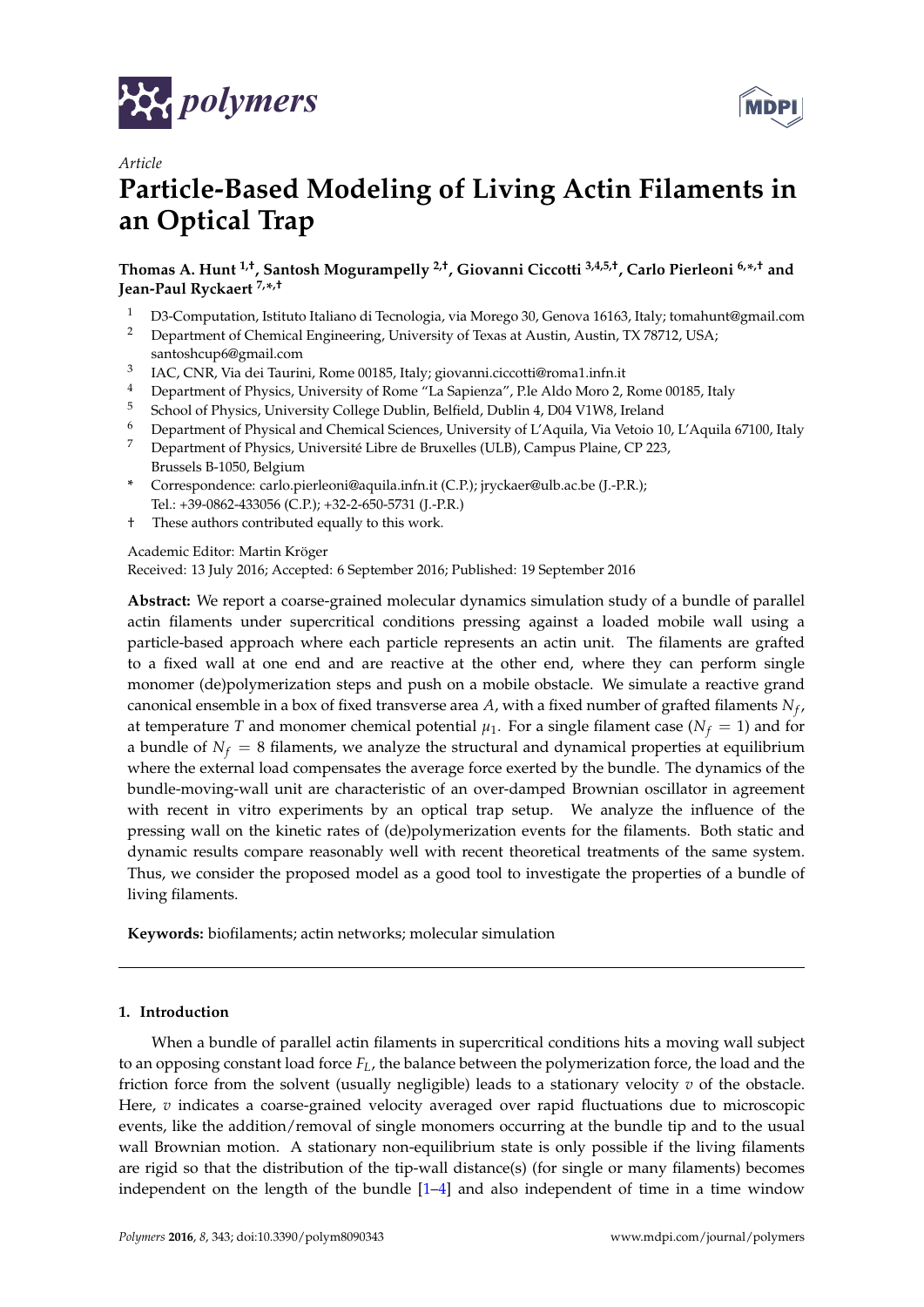much longer than the obstacle diffusion time and the chemistry time (inverse polymerization rate). When filament flexibility is taken into account, both the filament length and the wall position (with respect to the origin of the filaments) become relevant variables, and the dynamical state can no longer be stationary, not even on a coarse-grained time window [5–7].

For rigid living polymers pressing against a mobile wall, the Brownian ratchet (BR) model, in the fast wall-diffusion limit, provides the simplest theoretical rationalization of the conversion of chemical energy into mechanical work against the load [1]. A single rigid filament originating from a grafted seed, subjected to polymerization and depolymerization steps with size increment *d* at its unique active end, is perturbed by a fluctuating moving wall. Any polymerization attempt (with attempt rate  $U_0$ ) is rejected if it leads to overlap with the wall, but is accepted otherwise. The depolymerization steps occur at a uniform rate  $W_0$ , independently of the tip-wall distance. The wall is undergoing a 1D drifted Brownian motion limited on one side by the rigid filament tip and otherwise characterized by a friction coefficient *ζ* ′ , a temperature *T* and a systematic force term  $F_L$  directed towards the filament's seed. If the friction is low,  $\beta \zeta' d^2 \ll \min[\widetilde{U}_0^{-1}, \widetilde{W}_0^{-1}]$ (where  $\beta = 1/k_B T$ ), the fast Brownian motion of the wall leads rapidly to a stationary distribution  $P(x) \propto \exp(-\beta F_L x)$  in terms of the tip-wall distance *x*, between any pair of successive chemical events. The resulting stationary velocity is [1]:

$$
v(F_L) = d \left[ \widetilde{U}_0 e^{-(d F_L/k_B T)} - \widetilde{W}_0 \right], \tag{1}
$$

where the exponential term gives the probability for an attempted polymerisation step to be successful or equivalently the probability for the wall to create a gap of size *d*. No closed expression of the velocity  $v(F_L; \zeta')$  exists when the wall diffusion gets slower (as  $\zeta'$  gets larger), but it generally leads to a slight decrease of the velocity [8–10]. Generalization of this single rigid living filament model towards many filament bundles has been developed over the years [2,3,11], and the exact form of the stationary velocity  $v(F_L; N_f)$  for a homogeneous bundle of  $N_f$  filaments with staggered seeds in the high diffusion limit has been established recently [2,4].

Bundles growing against membranes have also been simulated on the basis of *ad hoc* stochastic models [12,13] where the obstacle to polymerization is a fluctuating membrane. Filaments are treated as living rigid cylinders, which, in the latter case, have an excluded volume repulsion for the diffusing monomers, which are treated explicitly. Therefore, in the vast majority of applications where an actin bundle is pushing on a mobile obstacle, the filaments are assumed to be rigid.

When the filament's flexibility is taken into account, the situation is much more complex as both the fluctuations of the wall position and the tip bending fluctuations must couple to the chemical steps [3]. Flexible filaments pushing against a mobile wall subject to constant load were investigated recently by dynamic Monte Carlo [8,9]. In this simulation study, the filaments have bending degrees of freedom and can grow or shrink with respective probabilities  $\tilde{U}_0$  and  $\tilde{W}_0$ , the acceptance of a polymerization step being conditioned by a criterion of no overlap with the wall. The wall is undergoing a biased random walk as in the BR model. Emphasis was put on the effects of flexibility and wall diffusivity on the pseudo-stationary velocity  $v(F_L; L, \zeta')$  of a single filament in supercritical conditions where polymerization steps dominate. The *L* dependence of  $v(F_L; L, \zeta')$  for cases with finite persistence length *Lp* was not explicitly investigated. The authors stress however the conditions on *L* and *F<sup>L</sup>* to observe the lateral escape of the polymerizing filament: the spectacular fluctuation, which they called pushing catastrophe, becomes possible when a bending fluctuation allows the filament to start growing parallel to the obstacle, preventing further conversion of chemical energy into mechanical work against the load.

To analyze the specific features of flexibility in living biofilaments, it is advantageous to replace the constant load setup by a space-dependent load leading to the establishment of a true equilibrium state. In a series of two papers [5,6], we have established the statistical mechanics framework of a bundle of living filaments in chemical equilibrium with free monomers, i.e., a reactive grand canonical ensemble (GC), within a two-chambered box mimicking an optical trap apparatus (see Figure 1).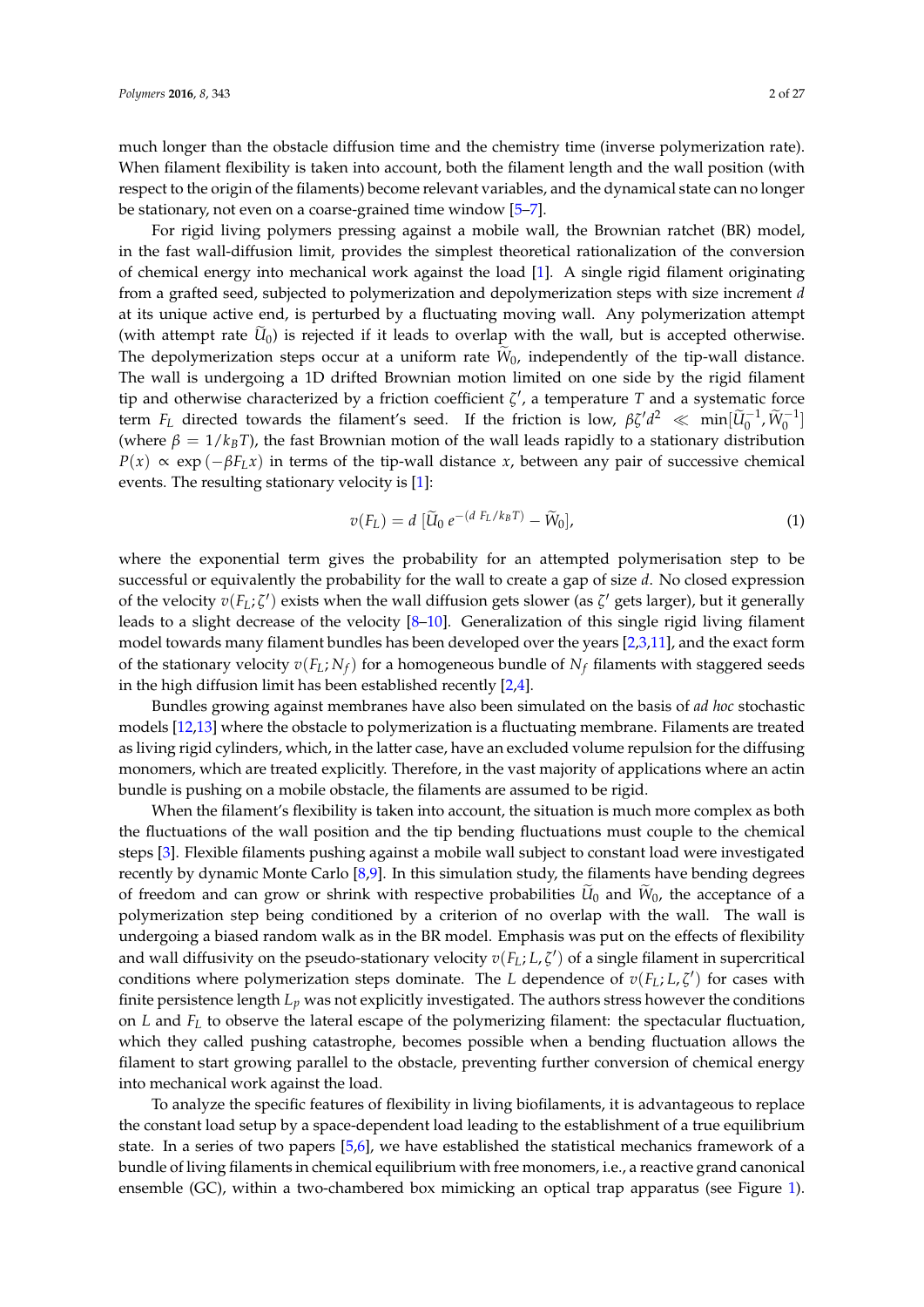The bundle with a fixed number  $N_f$  of living filaments grafted to the fixed wall of the first chamber presses against a mobile wall subject to an harmonic restoring force −*κ<sup>T</sup> L* where the distance *L* is measured from the grafting wall. The whole box of fixed length *L<sup>R</sup>* and fixed transverse area *A* is coupled to a thermostat at temperature *T*, and both chambers, separated by the mobile partitioning wall  $(0 < L < L_R)$ , contain free monomers at the same imposed chemical potential  $\mu_1 > \mu_{1c}$ where  $\mu_{1c}$  is the value of the chemical potential at the critical state defined as the state where the filament in the bulk has no tendency either to grow or to shrink. By tuning the trap strength  $\kappa_T$  at fixed (*N<sup>f</sup>* , *LR*, *A*, *µ*1, *T*), one can study the equilibrium properties of bundles of filaments for different (self-adjusted) average positions of the wall. The average optical trap length  $\langle L \rangle$  for bundles of flexible filaments in ideal conditions can be roughly estimated by Hill's polymerization force value *F<sup>H</sup>* [14–16], the exact average force for rigid filaments  $[6]$ , so that we expect  $[5,6]$ :

$$
\langle L \rangle \approx \frac{F_H}{\kappa_T} = \frac{k_B T}{d N_f \kappa_T} \ln \hat{\rho}_1 \tag{2}
$$

where:

$$
\hat{\rho}_1 = \exp\left(\beta(\mu_1 - \mu_{1c})\right) = \frac{\widetilde{U}_0}{\widetilde{W}_0} > 1\tag{3}
$$

is the free monomer density reduced by its critical value.

In this paper, we exploit a 3D coarse-grained particle-based model (adapted from [17]), and we follow explicitly the 1D dynamics of the wall, of the grafted bundle filaments, consisting of linear assemblies of connected monomers, and of the diffusing free monomers, while the system is subjected to explicit reactive (de)polymerizing events modifying continuously the size of the filaments. To illustrate our simulation approach at fixed temperature *T* and at fixed chemical potential  $\mu_1$ , we treat two cases: a single grafted semi-rigid filament and a  $N_f = 8$  filaments bundle, pressing against a mobile wall subject to a harmonic restoring potential. The dynamics of the wall and of all monomers (both free monomers or monomers integrated into filaments) includes the solvent by a Langevin approach with monomer and wall friction coefficients *ζ* and *ζ* ′ , respectively. The free monomer chemical potential is maintained by homogeneously adding/removing particles using a Widom insertion scheme. A Monte Carlo local move, with the attempt rate using Poisson reaction time statistics and the acceptance rate based on energetic criteria, deals with reactive monomer assembly/disassembly. The reaction scheme satisfies the detailed balance and leads to chemical equilibrium between the free monomers' concentration and the filament size populations, strongly influenced by the wall pressure on the filament. The average force and the average number of hitting filaments and their fluctuations are computed and analyzed in reference to theoretical predictions proving that our present model reproduces the equilibrium properties of the system well [6]. More importantly, the fluctuations of the wall position and of the filament size show that the system behaves dynamically as a Brownian damped oscillator where the friction term contains both the hydrodynamic component from the solvent and a chemical component related to the filament size changes, with an amplitude [6] of the order of:

$$
\sigma_L \equiv \sqrt{\langle (L - \langle L \rangle)^2 \rangle} = \sqrt{k_B T / \kappa_T} \tag{4}
$$

which corresponds typically to a few monomer sizes *d* in the actin case. We provide evidence that the chemical friction is originated by the BR mechanism invoked in the theoretical treatment of the system. In this work, we limit ourselves explicitly to rather rigid filaments, therefore limiting the effects of flexibility, with the specific aim to validate the various aspects of the model against known results. The properties of longer and more flexible bundles will be investigated in a future work.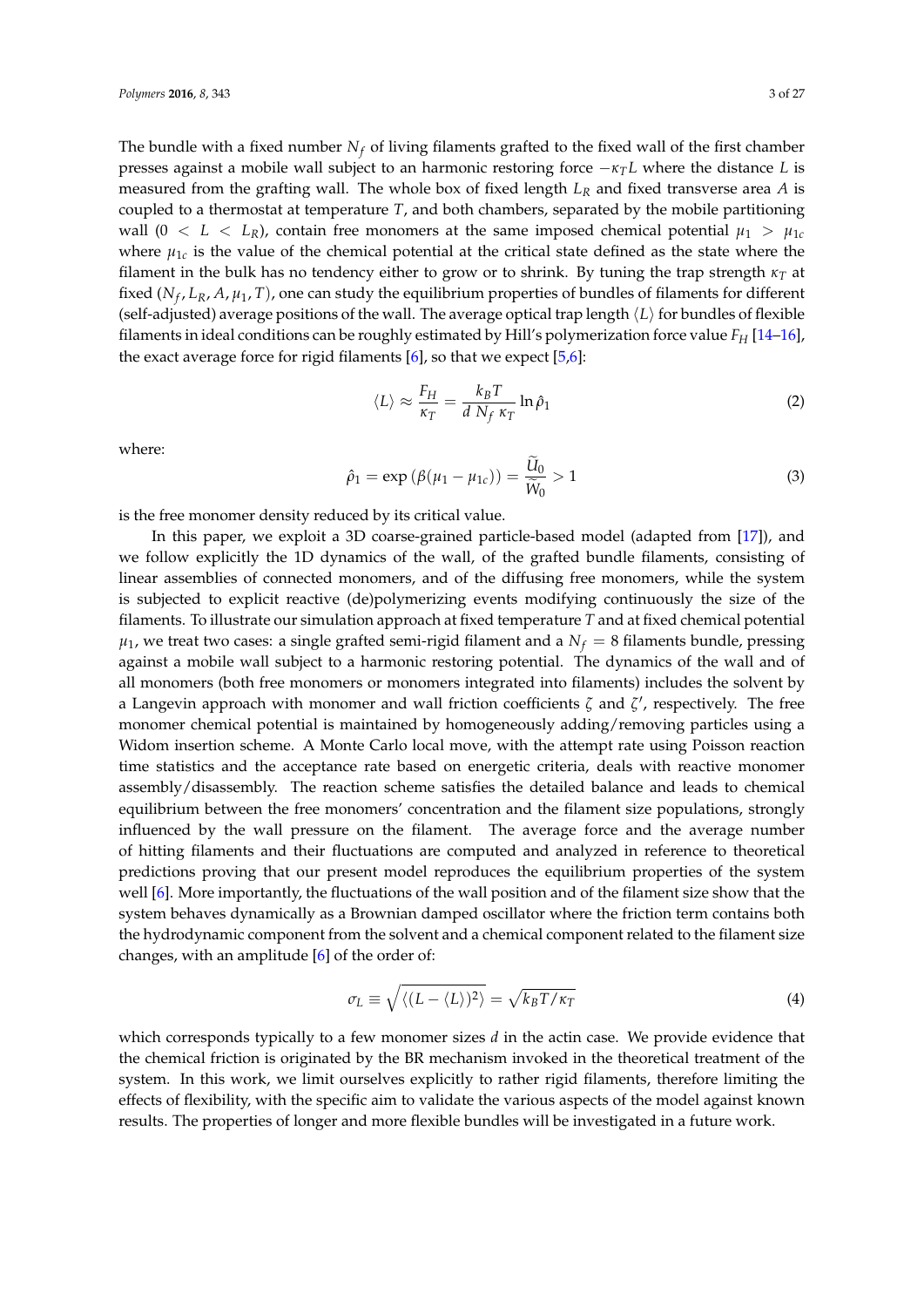

**Figure 1.** The reactive grand canonical ensemble considers the box of size  $A \times L_R$  limited by two solid walls at  $x = 0$  and at  $x = L_R$  represented by planes in yellow, with fixed temperature *T* and fixed free monomer chemical potential  $\mu_1$ . The system, periodic in the  $y$  and  $z$  directions, is divided into two chambers by a mobile wall (depicted as the plane in dark blue) oriented parallel to the fixed walls and located at the variable  $x = L$  position ( $0 \le L \le L_R$ ). The filament seeds (two first beads in dark blue) are grafted in the wall at  $x = 0$  (on a centered square lattice for the illustrated case  $N_f = 8$ ), and filaments (variable part represented by light blue beads) grow in supercritical conditions within the left chamber at the expense of free monomers (red beads). In the second chamber, only free monomers are present at the imposed chemical potential  $\mu_1$ . The mobile wall is loaded by a restoring trap force *κ<sup>T</sup> L* indicated by the compressed spring symbol drawn in the right chamber, having a stored mechanical energy  $V_{\text{OT}} = \frac{1}{2} \kappa_T L^2$  represented in the graph below. Equilibrium results from the cancellation of the sum of the *L* dependent restoring force and the bundle polymerization force. The molecular dynamics simulation treats explicitly the left chamber system only, the action on the moving wall by the free monomers in the right chamber being replaced by the average force  $p(\mu_1, T)A$ parallel to the load force where *p* is the pressure of a free monomers gas at (*µ*<sup>1</sup> , *T*). The wall dynamics and the individual monomer dynamics (both the free ones and those integrated into filaments) are described by Langevin dynamics assuming a solvent producing free draining with friction coefficients *ζ* ′ for the wall and *ζ* for monomers. Instantaneous (de)polymerizing reactions follow a local Monte Carlo algorithm integrating or rejecting a free monomer at one filament tip. Free monomer chemical potential  $\mu_1$  is maintained in the simulation box by the addition/deletion of free monomers.

The paper is organized as follows. In Section 2, we describe the microscopic model for our reactive mixture of grafted filaments and free monomers. In Section 3, we analyze the various time scales for an actin bundle in the optical trap experiment. We also explain how we set up our model and discuss the choice of parameters that are adopted in the simulation. In Section 4, we present static and dynamic results for a single filament ( $N_f = 1$ ) and for a homogeneous bundle with eight filaments ( $N_f = 8$ ). Our conclusions and perspectives are gathered in the last Section 5. Details of the modeling of the chemical steps and the imposing of the free monomer chemical potential are provided in the Appendixes  $A$  and  $B$ , respectively.

#### **2. Microscopic Model of the System in an Optical Trap Setup**

Our simulations deal with actin proteins, modeled as spherical units, which can be either free monomers or part of a grafted F-actin filament, a semi-flexible linear assembly of monomers. The system, illustrated in Figure 1, is enclosed in a rectangular box of length *L<sup>R</sup>* along the *x* laboratory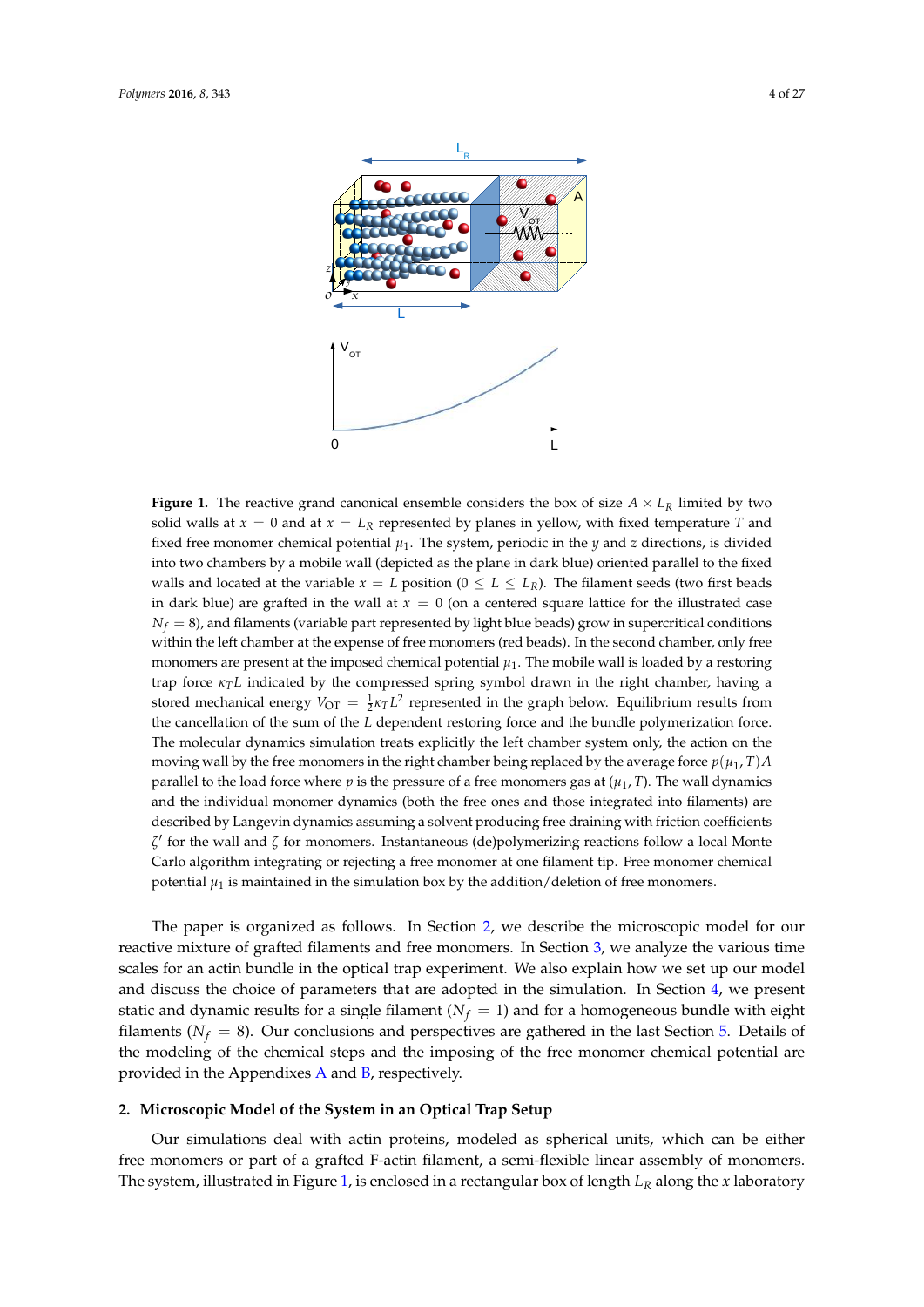axis, having a square transverse area *A* = *L* ′2 (in the *yz*−plane). Periodic boundary conditions apply in transverse directions only. The box is limited in the *x* direction by two fixed walls located at  $x_w = 0$ and  $x_w = L_R$ . This box is divided into two chambers of volumes *LA* for Chamber 1 and  $(L_R - L)A$ for Chamber 2, separated by an additional mobile transverse partition wall of area *A*, localized by a variable position *L* along  $x$  ( $0 < L < L_R$ ), denoted as the mobile wall.

This two-chamber structure allows us to mimic the experimental setup of an actin bundle in an optical trap [18]. We consider an actin bundle with a fixed number  $N_f$  of filaments, grafted in the fixed wall of Chamber 1 and in contact with a bath of reacting free monomers, pressing against the moving wall (the colloidal particle trapped within an optical trap). In Chamber 2, a bulk solution of free monomers in contact with the same free monomer bath is pressing on the opposite side of the moving wall. All interacting units and the mobile wall (bead) are embedded in a viscous solvent, which will be included in the particle and wall's equations of motion according to the classic Langevin approach. Importantly, the mobile wall is further subject to an external load taken as a harmonic restoring force  $-\kappa_T L$  where  $\kappa_T$  is the trap force constant. All forces applied to the moving wall appear in a 1D Langevin equation dealing with the wall dynamics, directly coupled to the monomer dynamics. The two chambers are directly connected to a common thermostat (Langevin bath at fixed temperature) and to a common reservoir of free monomers at fixed chemical potential  $\mu_1$ , which can exchange free monomers with both Chamber 1 and Chamber 2.

The dynamics of monomers is coupled to instantaneous single monomer (de)polymerization reactions taking place locally at the filament tips, thus only in Chamber 1. In supercritical conditions, the filaments tend to grow and, thus, finally press on the mobile wall. Thanks to the opposite load force increasing with *L*, a stable equilibrium (including chemical equilibrium) is attained when the wall position oscillates around a stable value: we are then sampling the optical trap ensemble for a bundle of living filaments pressing against a mobile wall, within the framework of the reactive grand canonical ensemble [6].

Although the simulation could include the two coupled subsystems occupying the two chambers, we have restricted our microscopic simulations to the primary box only. The pressure exerted by the free monomers in the secondary chamber is taken into account by adding an average pressure force *pA* on the mobile wall, where  $p = p(\mu_1, T)$  is the pressure of a pure free monomer solution at the imposed chemical potential  $\mu_1$  and temperature *T*. Pressure force fluctuations on the moving wall due to free monomers in the secondary box are thus neglected.

In the following subsections and in the two Appendices, we detail the model of the reactive mixture embedded in Chamber 1.

#### *2.1. The Actin Bundle-Free Monomer Reactive Mixture*

The  $N_f$  actin filaments in the reacting chamber are grafted normally to the fixed wall at  $x_w = 0$ . Free monomers are present in the same volume, and their number fluctuates in time because of chemical reactions with the filaments and because of the exchange of particles with the reservoir at fixed free monomer chemical potential  $\mu_1$ . Filaments are thus allowed to grow (shrink), their contour length *Lc* changing by *d* (monomer size in F-actin) each time a monomer is incorporated into (removed from) the linear structure. They can exert a direct force on the mobile wall when their contour lengths approach the distance  $\approx$  *L* between the two walls.

Let  $N_f(t)$  be the total number of monomers in the simulation box at some time *t*. We will need to trace not only the monomers' positions, but also their insertion/deletion for grand canonical statistics and their chemical character, since they can continuously interchange between free and assembled monomers. A pair of dynamical topological indices (*n*, *k*) are assigned to each monomer in the system. The first index  $n \in [0, N_f]$  indicates the specific filament,  $n = 0$  meaning that the monomer belongs to the solute bath. The second index  $k \in [1, j_n]$  indicates the rank position of the monomer in the specific filament *n*. Monomers with indices  $k = 1$  and  $k = 2$  are the first two permanent and fixed monomers forming the seed and used to graft the filaments to the wall. Monomers with  $k = j_n(t)$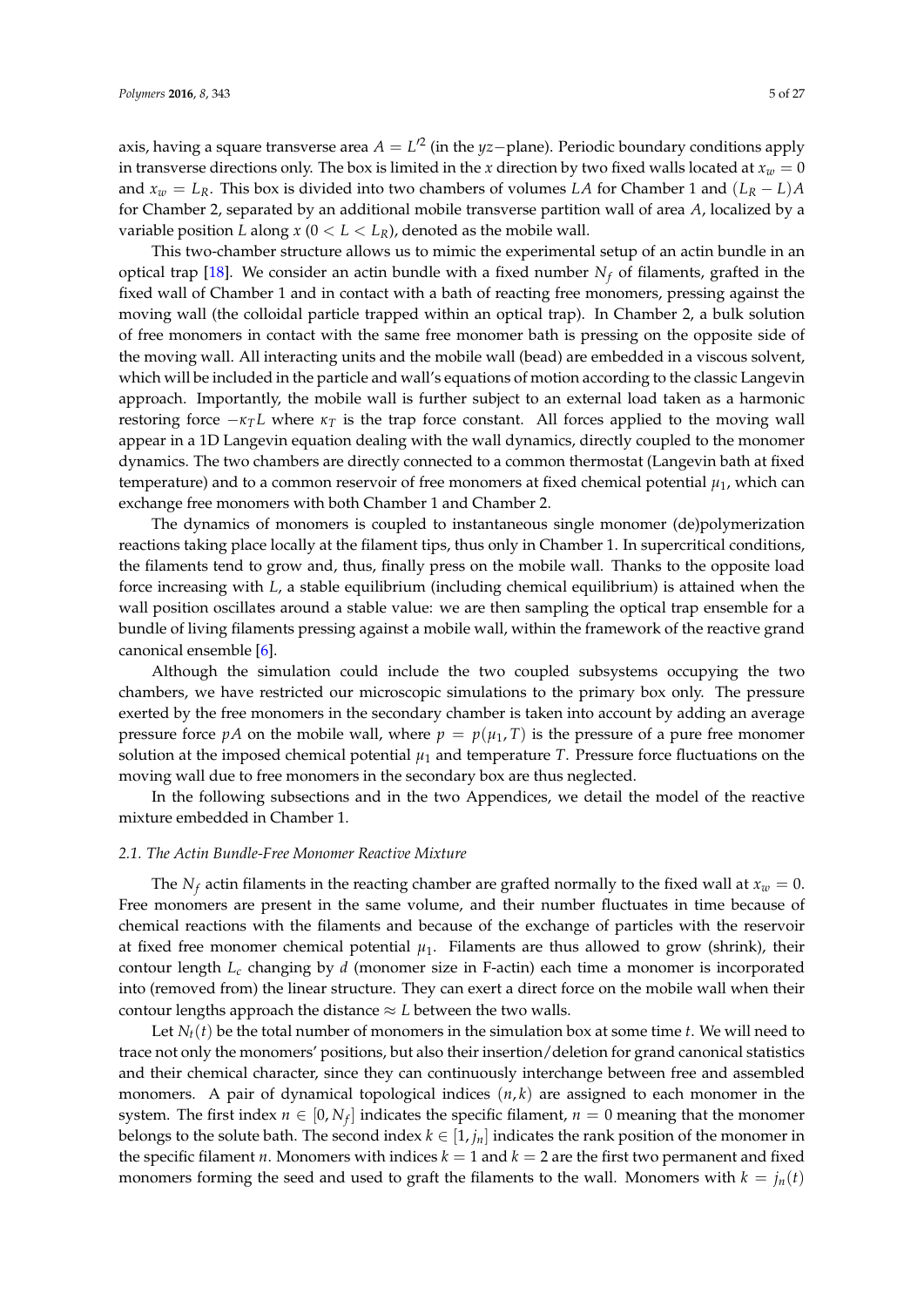represent the tip monomer of filament *n* at time *t*. For  $n = 0$ ,  $j_0(t)$  represents the number of free monomers in the system at that time; hence  $N_t(t) = \sum_{n=1}^{N_f}$  $\int_{n=0}^{N_f} j_n(t)$ . Index  $j_0(t)$ , hence  $N_t(t)$ , fluctuates because of the coupling to an external solute bath at fixed free monomer chemical potential  $\mu_1$  [6]. Between single particle exchange events, *Nt* is constant, but the chemical character and, therefore, the topological indices of the monomers can change because of the occurrence of chemical events. The first two monomers of each filament,  $(n, 1)$  and  $(n, 2)$ , have fixed coordinates  $(h_n, y_n, z_n)$  and  $(h_n + d, y_n, z_n)$ , respectively. Any particular filament length  $j_n$  is restricted to  $j_n \geq 2$ . In the special case of a single filament ( $N_f = 1$ ), we set  $h_n = 0$  while the  $y_n$  and  $z_n$  seed coordinates are irrelevant given the translation symmetry in the transverse plane. For  $N_f > 1$ , we locate the position of filament seeds in the grafting plane on a planar body-centered square lattice of unit cell size *a* = *L* ′/*l* where *l* is an integer. Choosing  $N_f = 2l^2$ , the surface density (transverse area per filament) is  $(L')^2/(2l^2)$ . The longitudinal disposition of the filament is of primary importance [6]. Setting  $h_n = 0$  for all *n* defines a bundle in the registry (unstaggered). In our application to a multi-filaments bundle, we will adopt the homogeneous bundle case (staggered disposition of seeds) setting, for *n* even,  $h_n = (\frac{n-0.5}{N_f} - 0.5)d$ .

#### *2.2. The Potential Field*

The potential field employed comprises the intrafilament part and the monomer-wall part, since we limit the present study to ideal gas conditions. However a term for monomer-monomer interactions could be included easily.

The intrafilament part for a filament of  $j_n$  monomers is a sum of  $(j_n - 2)$  stiff bonding potentials  $U^b(r)$  forcing the distance *r* between adjacent monomers (with logical indices  $(n, k)$  and  $(n, k + 1)$ ) to remain close to *d* (the first grafted bond is rigid with size *d*). The filament persistence length *Lp* is imposed via a sum of  $(j_n - 2)$  three body bending terms  $U^{bend}(\theta)$  implying the bending angle  $\theta$ between adjacent bonds (i.e., the three monomers with topological indices  $(n, k)$ ,  $(n, k + 1)$ ,  $(n, k + 2)$ ). Explicitly, we have taken:

$$
U^b(r) = -\epsilon_0 + \frac{1}{2}k_s(r-d)^2
$$
\n(5)

$$
U^{\text{bend}}(\theta) = \kappa [1 - \cos(\theta)] \tag{6}
$$

with  $\kappa = 5370k_BT$  and  $k_s = 4000k_BT/d^2$ . We first note that, when *d* is set to the monomer size  $(d = 2.7 \text{ nm})$ , the chosen value of  $\kappa = L_p k_B T/d$ , for  $k_B T = 1$ , leads to the typical F-actin experimental value  $L_p = 5370 \times 2.7$  nm = 14.5  $\mu$ m [19]. As for the bonding spring constant  $k_s$ , we notice that an F-actin filament of one micron length has a stiffness to longitudinal compression of  $(44 \pm 5)$  pN/nm (see Footnote b of Table 8.1 in Reference [19]). A fragment of length  $d = 2.7$  nm has thus a stiffness of 16.28 N/m (Here, we use the composition relation for  $1000/2.7 \simeq 370$  identical springs of rest length *d* in series:  $k_{\text{tot}}^{-1} = \sum_{i} k_i^{-1}$ ). As the force constant unit is  $k_B T/d^2 = 0.57 \text{ pN/nm}$ , one gets  $k_s = (29,000 \pm 1500)k_B T/d^2$ . Our choice to take a value of  $k_s$ , which is quite a bit lower, is dictated by the need to avoid very fast intramolecular modes, which would require a small time step in the numerical integration of the equations of motion.

Like in a previous study [20], we adopted a purely repulsive 9-3 potential for the monomer-wall interaction:

$$
U^{w}(s) = \epsilon_{w} \left[ \frac{3\sqrt{3}}{2} [(d/s)^{9} - (d/s)^{3}] + 1 \right] \quad \text{if } s \le s_{c}.
$$
 (7)

$$
= 0 \tif s > s_c. \t\t(8)
$$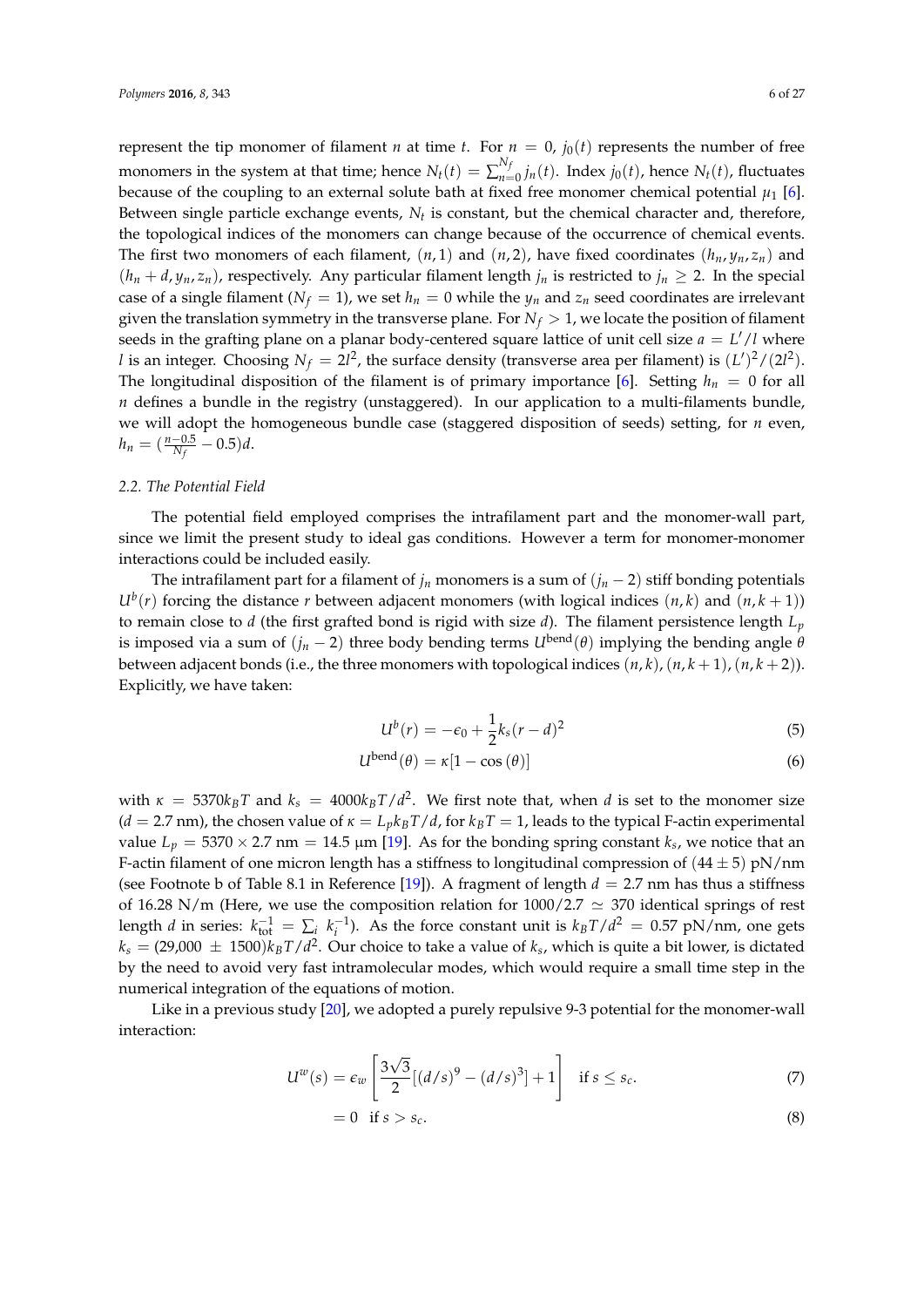where  $s = |x - x_w|$  and  $x_w = 0$ , *L* corresponds to the position of grafting and the moving wall, respectively, and  $\epsilon_w = 0.1 k_B T$ . The wall potential is truncated beyond its minimum at  $s_c = 3^{1/6} d$ , where it vanishes.

The constant  $\epsilon_0 = 13.644143k_B T$  in Equation (5) represents the energy gain as a new bond is created within the filament during a polymerization step (and conversely, an energy loss when a bond is removed during a depolymerization step)  $[5]$ . As shown in  $[21]$ , this quantity enters in the size independent bulk equilibrium constant *K*<sup>0</sup> of the (de)polymerization chemical reaction, established by the chemical equilibrium condition  $\mu_{i+1} = \mu_i + \mu_1$ , where  $\mu_i$  ( $i \geq 2$ ) indicates the chemical potential of a filament of *i* monomers. In ideal conditions, the equilibrium free monomer density  $\rho_1$  and the distribution  $P_i$  of filaments of size *i* are linked by [5,6,22]:

$$
\frac{P_{i+1}}{P_i \rho_1} = \frac{q_{i+1}}{q_i q_1 / V} \equiv K_0 \tag{9}
$$

where the *q*'s are a single grafted filament or free monomer canonical partition functions and *V* is the system volume. For the intramolecular model defined by Equations (5) and (6), we established in [21] that:

$$
K_0 = \exp\left(\beta \epsilon_0\right) \frac{2\pi d^4}{L_p} \left(\frac{2\pi}{\beta k_s d^2}\right)^{1/2} \left[1 - \exp\left(-2L_p/d\right)\right].\tag{10}
$$

Given the adopted values of the parameters, Equation (10) gives  $K_0 = 39.07144d^3$ . At the critical state  $P_{i+1}/P_i = 1, \forall i \geq 2$ , and Equation (9) provides:

$$
\rho_{1c} = 1/K_0 = 0.025594d^{-3}
$$
\n(11)

which is the value of the critical density of free monomers corresponding to a critical chemical potential:

$$
\mu_{1c} = k_B T \ln(\rho_{1c} \Lambda^3) \tag{12}
$$

where  $\Lambda$  is the de Broglie thermal length of the free monomers. We define a convenient effective chemical potential  $\mu_1^*$  as:

$$
\mu_1^* \equiv \mu_1 - k_B T \ln (\Lambda/d)^3 = k_B T \ln (\rho_1 d^3)
$$
 (13)

Equation (11) provides:

$$
\mu_{1c}^* = k_B T \ln \left( \rho_{1c} d^3 \right) = -3.6654 k_B T. \tag{14}
$$

as a critical value of the effective chemical potential.

#### *2.3. Monomer and Wall Equations of Motion.*

The dynamics of each monomer *i* (here, *i* is a short notation for the pair of indices  $(n, k)$ ) is described by a Langevin equation:

$$
M\frac{d^2\mathbf{r}_i}{dt^2} = \left[\mathbf{F}_i^{\text{intra}} + \mathbf{F}_i^{\text{inter}} + \mathbf{F}_i^w\right] - \zeta\frac{d\mathbf{r}_i}{dt} + \mathbf{S}_i
$$
\n(15)

where *M* is the monomer's mass and *ζ* the solvent friction coefficient with associated random force  $S_i$ .  $F_i^{\text{intra}}$  is the sum of intrafilament forces imposing linear connectivity and bending flexibility, only present for monomers  $(n, k)$  with  $n > 0$ .  $\mathbf{F}_i^{\text{inter}}$  is the excluded volume (EV) term. Our theoretical developments consider explicitly EV terms even if we have disregarded them in the applications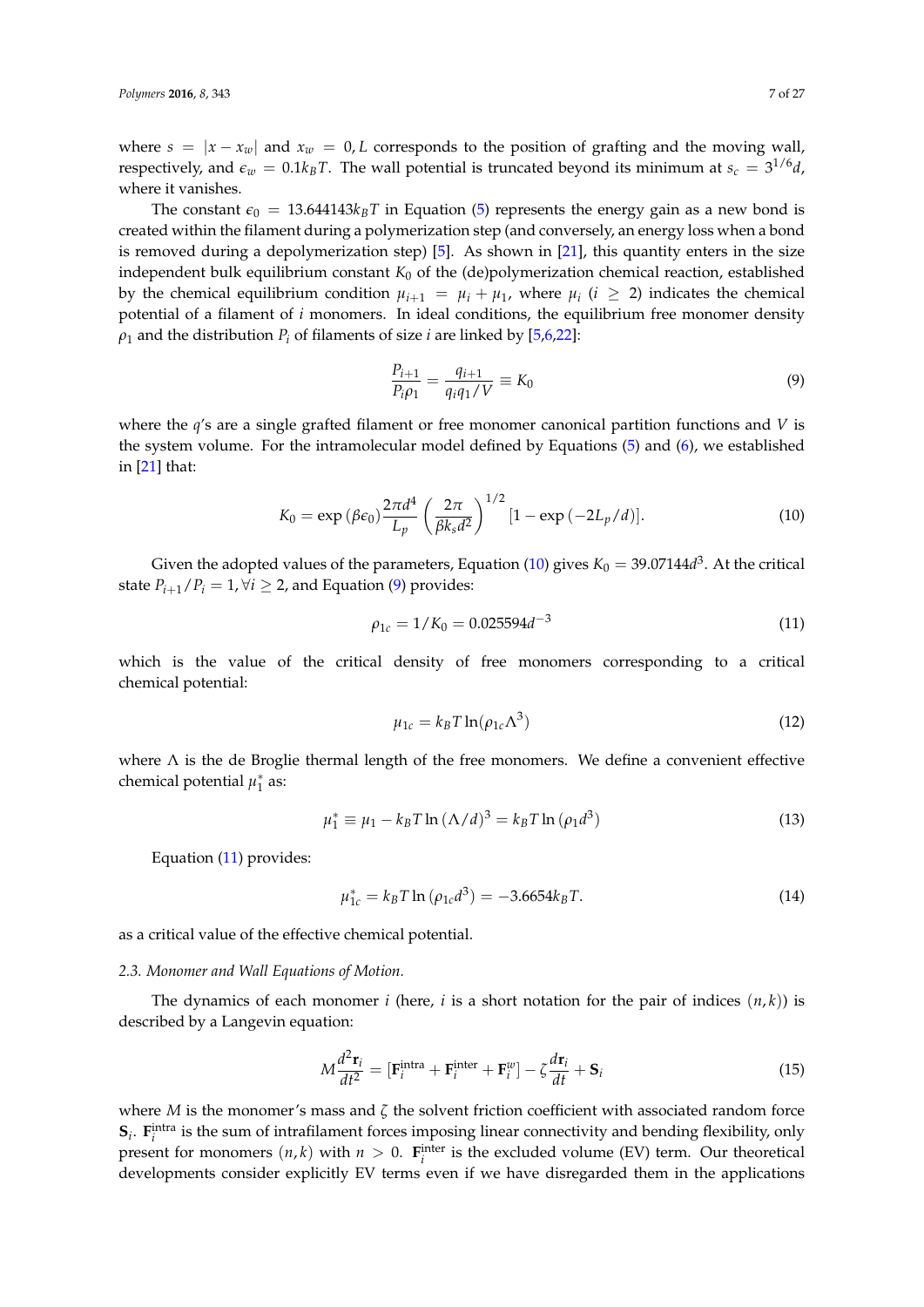presented in the Result section. Finally,  $\mathbf{F}_i^w$  is the interaction of monomer  $i = (n, k)$  with the confining walls in the  $\hat{x}$  direction.

The wall dynamics follows the 1D Langevin equation:

$$
M_w \frac{d^2L}{dt^2} = [F_w^{\text{bun}} + F_w^m] - \kappa_T L - pA - \zeta' \frac{dL}{dt} + R \tag{16}
$$

where  $M_w$  is the mass of the wall and  $\zeta'$  the solvent friction coefficient on the moving wall with associated random force *R*.  $F_w^{\text{bun}}$  is the total force on the wall due to the grafted filaments, and  $F_w^m$  is the total force exerted by free monomers.  $pA$  is the average pressure term applied to the moving wall due to the free monomers in Chamber 2 of Figure 1 with  $p = p(\mu_1, T)$ .

The fluctuation dissipation theorem requires that the random forces  $S_i(t)$  and  $R(t)$  satisfy:

$$
\langle \mathbf{S}_i(t) \rangle = 0; \qquad \langle \mathbf{S}_i(t+t') \cdot \mathbf{S}_i(t') \rangle = 6\zeta k_B T \delta(t) \qquad (17)
$$

$$
\langle R(t) \rangle = 0; \qquad \langle R(t+t')R(t') \rangle = 2\zeta' k_B T \delta(t) \qquad (18)
$$

which sets up the temperature *T* of the thermal bath.

Since we will consider the case of no excluded volume, we have:

$$
p(\mu_1, T) = \frac{k_B T}{\Lambda^3} \exp(\mu_1 / k_B T) = \frac{k_B T}{d^3} \exp(\mu_1^* / k_B T)
$$
 (19)

#### *2.4. Numerical Integration of the Equations of Motion*

The monomer and wall equations of motion, Equations (15) and (16), are stochastic second order differential equations. To numerically integrate those equations, we exploited the algorithm proposed by Vanden-Eijnden and Ciccotti [23] (Equation (23) in [23]).

For a one-dimensional system with velocity *v* and position *x*, the integrator reads:

$$
v^{n+1/2} = v^n + \frac{1}{2}\sqrt{h}\sigma\phi^n + \frac{1}{2}h(f(x^n) - \gamma v^n)(1 - \frac{h\gamma}{4}) - \frac{1}{4}h^{3/2}\gamma\sigma\left(\frac{1}{2}\phi^n + \frac{1}{\sqrt{3}}\eta^n\right)
$$
(20)

$$
x^{n+1} = x^n + hv^{n+1/2} + h^{3/2} \sigma \frac{1}{2\sqrt{3}} \eta^n
$$
\n(21)

$$
v^{n+1} = v^{n+1/2} + \frac{1}{2}\sqrt{h}\sigma\phi^n + \frac{1}{2}h[f(x^{n+1}) - \gamma v^{n+1/2}](1 - \frac{h\gamma}{4}) - \frac{1}{4}h^{3/2}\gamma\sigma\left(\frac{1}{2}\phi^n + \frac{1}{\sqrt{3}}\eta^n\right)
$$
(22)

Here,  $\gamma$  is the friction coefficient divided by the mass,  $\phi^n$  and  $\eta^n$  are independent Gaussian variables with zero mean and unitary variance and  $\sigma = \sqrt{2k_B T \gamma/m}.$  We have adopted a time step of  $h = 5.33 \times 10^{-5} \tau_D$  required to cope with the vibrational frequencies of our model.

#### *2.5. The Free Actin Chemical Potential*

The system is surrounded by a reservoir of free monomers at fixed effective chemical potential *µ* ∗ 1 or equivalently at fixed bulk reduced density *ρ*ˆ1:

$$
\ln \hat{\rho}_1 = \beta \left( \mu_1^* - \mu_{1c}^* \right) \tag{23}
$$

obtained from Equations  $(13)$  and  $(3)$ .

We control  $\mu_1^*$  by adding/removing free monomers along the dynamical trajectory of the system. These addition and removal attempt steps, chosen with equal probability, are performed at randomly-selected Poisson times with adjustable rate *ν*<sub>GC</sub>, using a standard algorithm [24]. We used a version with the extra condition that if the added or removed free monomer turns out to be chemically reactive (susceptible to polymerize with a filament tip), the move is automatically refused.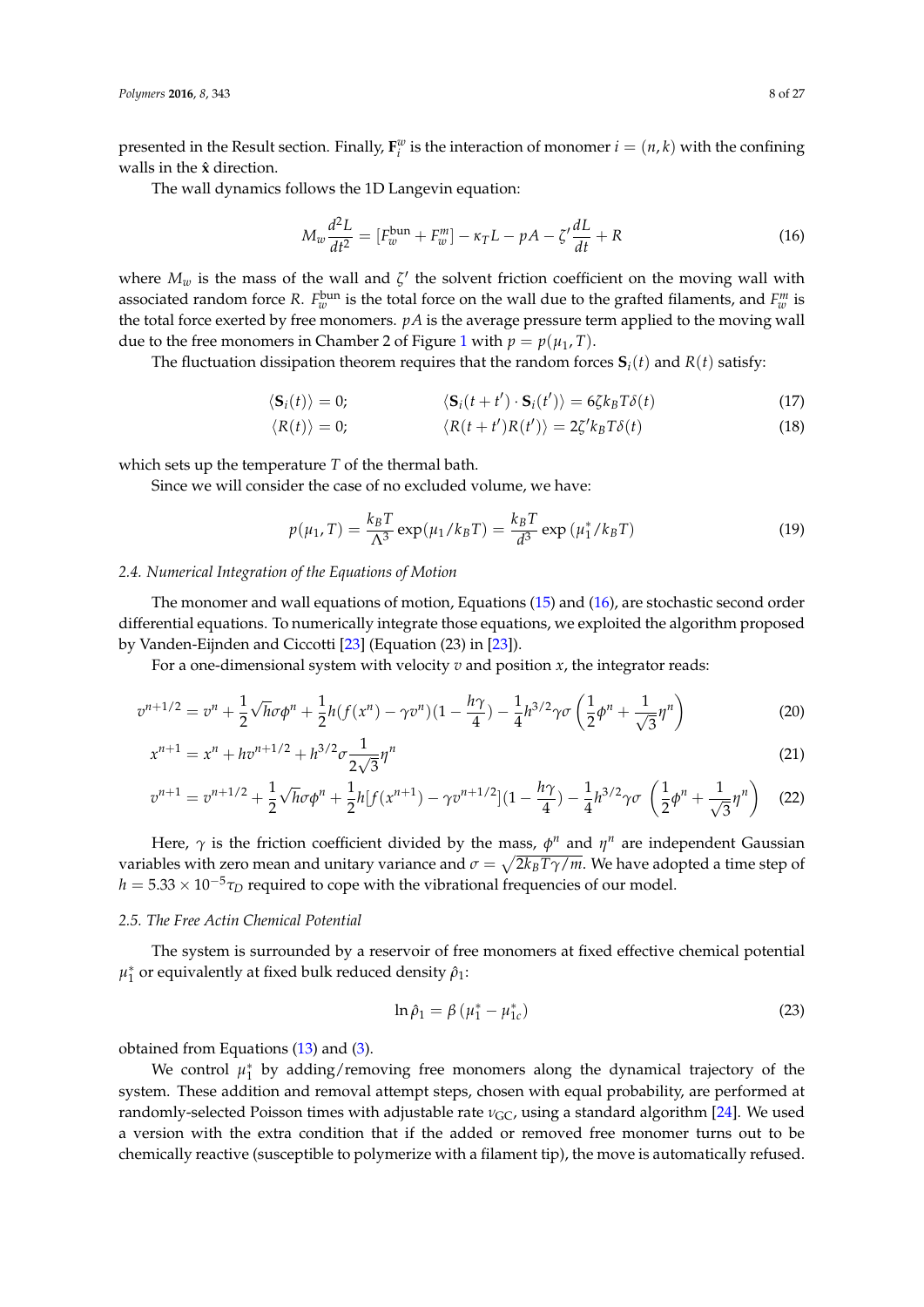Appendix B provides the justification and detailed procedure. In the present case of a confined ideal system, we get an effective rate of acceptance of the order of 90%.

#### *2.6. The (De)Polymerization Steps*

Our system is reactive with grafted filaments subject to micro-reversible (de)polymerization steps involving the release or the capture of one free monomer at the filament reactive end. A detailed account of the procedure to perform these (de)polymerization steps and its justification are given in Appendix A.

#### **3. Numerical Experiments versus Real Experiments**

We exploit the, so far unique, experimental results on an actin bundle in an optical trap [18] to estimate all experimental parameters and relevant length and time scales. The complexity of the system under consideration induces a number of widely-separated (many orders of magnitude) characteristic time scales. We need to contract this separation considerably in order to capture all relevant time scales in the same simulation. We argue that this does cause major problems as far as the order of the various characteristic times is respected, and their separation is large enough. We select the set of parameters gathered in Table 1 in order to reproduce, as best as possible, the experimental situation [18]. In the following, we justify our choices.

|  |  |  | Table 1. List of parameters in the experimental and model systems. |
|--|--|--|--------------------------------------------------------------------|
|--|--|--|--------------------------------------------------------------------|

| Symbol                        | <b>Nature</b>                      | <b>Experiments</b>        | Model                   | Comment                                              |
|-------------------------------|------------------------------------|---------------------------|-------------------------|------------------------------------------------------|
| d                             | monomer size in the filament       | $2.7 \text{ nm}$          |                         | unit of length                                       |
| $k_B T$                       | thermal energy                     | $4.142 \times 10^{-21}$ J |                         | unit of energy                                       |
| $\tau_D = \zeta' d^2 / k_B T$ | wall diffusion characteristic time | $3.5 \times 10^{-5}$ s    |                         | unit of time                                         |
| $k_B T/d^2$                   | scale of the force constant        | $0.57$ pN/nm              |                         | conversion factor                                    |
| $M/(\tau_D^2 k_B T/d^2)$      | free monomer mass                  | $10^{-10}$                | $3.556 \times 10^{-3}$  | $M^{\text{exp}} = 6.98 \times 10^{-23}$ kg           |
| $M_w/(\tau_D^2 k_B T/d^2)$    | obstacle mass                      | $0.59 \times 10^{-2}$     | $1.0667 \times 10^{-2}$ | $M_{w}^{\text{exp}} = 4.2 \times 10^{-15}$ kg        |
| $\zeta'/(\tau_D k_B T/d^2)$   | solvent friction on the obstacle   |                           |                         | $\zeta'_{exp} = 1.9 \times 10^{-8} \text{ Ns/m}$     |
| $\zeta(\tau_D k_B T/d^2)$     | solvent friction on free monomers  | $2.76 \times 10^{-3}$     | 0.5                     | $\zeta_{\rm exp} = 5.5 \times 10^{-11} \text{ Ns/m}$ |
| $L_p/d$                       | persistence length of F-actin      | 5370                      | 5370                    | $L_p = 14.5 \mu m$                                   |
| $\langle L \rangle / d$       | typical filament length            | $20 - 100$                | $20 - 100$              |                                                      |
| $\hat{\rho}_1$                | reduced free monomer density       | $1.5 - 4.0$               | 2.5                     | connected to chemical potential $\mu_1^*$            |
| $K_0d^{-3}$                   | bulk chemical equilibrium constant |                           | 39.07144                | critical density $\rho_{1c} = 1/K_0$                 |

We select the monomer size  $d$ , the thermal energy  $k_B T$  and the wall diffusion time:

$$
\tau_D = d^2/D \tag{24}
$$

the time needed for the colloidal bead with diffusion constant *D* to diffuse in pure water solvent over a distance *d*, as units of length, energy and time, respectively. The monomer size in the F-actin filament is *d* = 2.7 nm; the thermal energy at *T* = 300 K is  $k_B T = 4.142 \times 10^{-21}$  J. The unit of time  $\tau_D$  for the experimental system can be obtained by estimating the diffusion through the friction experienced by a colloidal bead of radius  $R = 1 \mu m$  in pure water ( $\eta \simeq 0.001$  Pa s). By the Stokes law, the friction is  $ζ' = 6πηR = 1.9 × 10<sup>-8</sup>$  Js/m<sup>2</sup>. From *D* =  $k_B T / ζ'$ , we obtain the value  $τ_D = d<sup>2</sup>ζ' / k_B T = 3.5 × 10<sup>-5</sup>$  s, reported in Table 1.

The persistence length  $L_p/d$  in the model is fixed to a typical experimental value  $L_p = 14.5 \mu m$ . Another relevant length scale is the typical absolute length of (un-crosslinked) actin filaments pressing on the wall. The equilibrium value  $\langle L \rangle / d$  is roughly given by Equation (2) in terms of the external parameters  $N_f$ ,  $\hat{\rho}_1$  (or equivalently  $\mu_1^*$ ) and  $\kappa_T$  [6]. To remain in the non-escaping regime where the obstacle can effectively stop polymerization,  $\langle L \rangle / d$  must remain in the range 20–100 for the range of  $\hat{\rho}_1$  explored [6]. Hence, all external parameters are adjusted in the simulations to cope with the experimental situation. We thus note that all length scales probed in our mesoscopic simulations are representative of corresponding experimental quantities.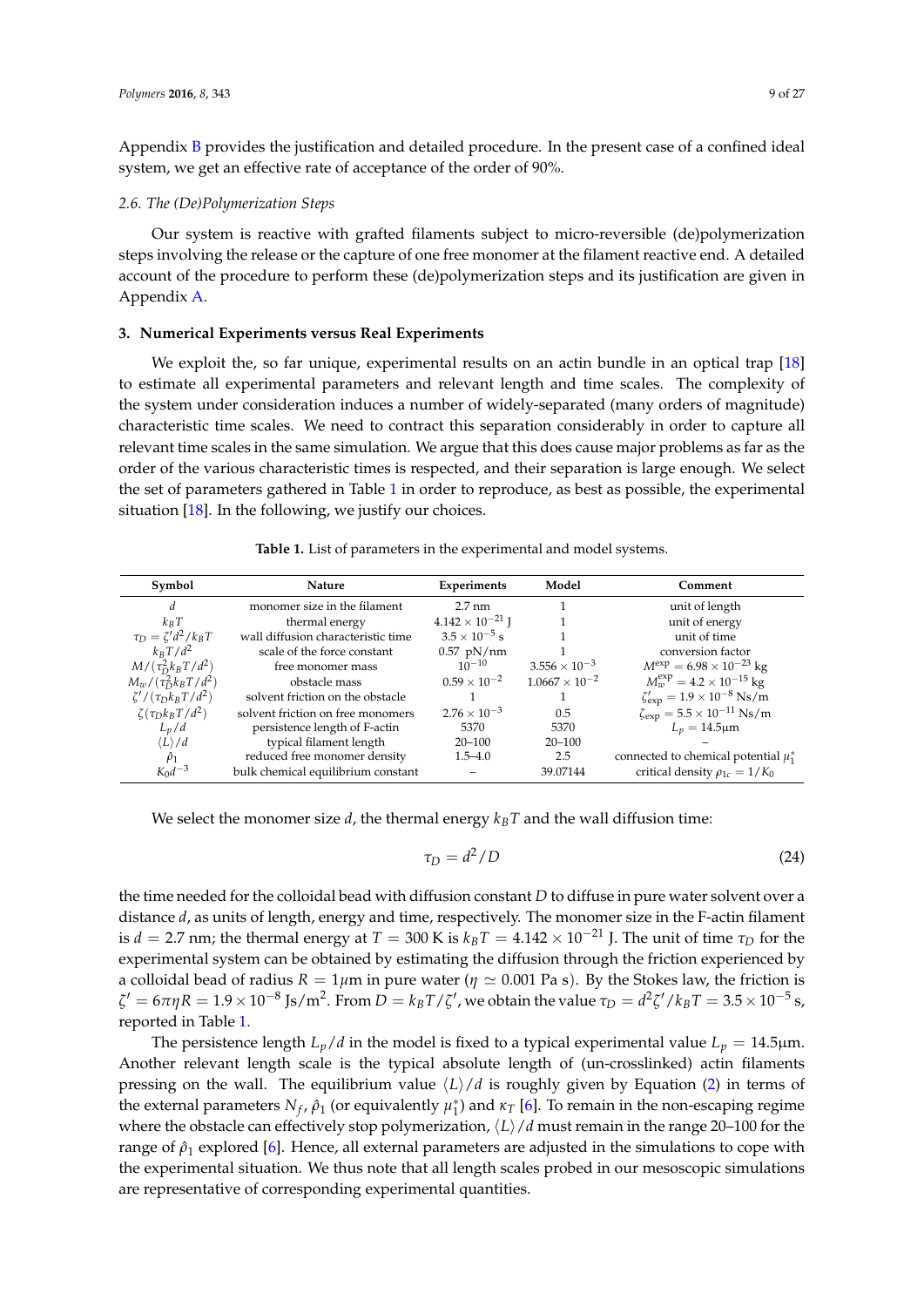$K_0d^{-3}$  is the bulk equilibrium constant of the (de)polymerization reaction, which, using Equation (11), fixes the free monomers' critical concentration  $\rho_{1c}$ . The physically relevant quantity is, however,  $\hat{\rho}_1 = \rho_1/\rho_{1c}$ , the reduced free monomer density, which lies in the range 1.5–4.0 in most in vitro experiments. This quantity is directly linked to  $\mu_1^*$  using Equation (3), that is the chemical free energy, which can be converted into useful mechanical work by compressing the trap. The optical trap strength used in experiments is of the order of *κ<sup>T</sup>* ≈ 0.008 pN/nm [18]. As shown in [6], in the present range of values of  $\hat{\rho}_1$ , we need to use trap strengths per filament in the range  $\kappa_T/N_f \geq 0.017 \text{ pN/nm}$ to avoid the escaping filament regime, of the same order of magnitude as in the experiments. Energy scales, length scales and, thus, typical trap and polymerization forces are realistic in our simulations.

We now investigate the much more complex situation with time scales. All of the relevant ones are gathered in Table 2 and discussed below as relative quantities with respect to *τ<sup>D</sup>* defined earlier in Equation (24).

**Table 2.** List of characteristic time scales of the experimental and model systems. GC, grand canonical ensemble.

| Symbol                                | Nature                                  | <b>Experiments</b>    | Model                | Comment                                                                          |
|---------------------------------------|-----------------------------------------|-----------------------|----------------------|----------------------------------------------------------------------------------|
| $\tau_{s}/\tau_{D}$                   | stretching mode                         | $3.69 \times 10^{-7}$ | $5.9 \times 10^{-3}$ | stiffest stretching mode                                                         |
| $\tau_b/\tau_D$                       | bending mode                            | $6.06 \times 10^{-7}$ | $3.6 \times 10^{-3}$ | stiffest bending mode                                                            |
| $\tau_{\text{fm}}^{\text{in}}/\tau_D$ | monomer inertial time                   | $3.6 \times 10^{-8}$  | $7.1 \times 10^{-3}$ |                                                                                  |
| $\tau_{\rm fm}/\tau_D$                | monomer diffusion time                  | $3.14 \times 10^{-3}$ | 0.58                 | actin radius = $2.9 \text{ nm/s}$ ame water solvent                              |
| $\nu$ <sub>GC</sub> $\tau_D$          | monomer insertion/deletion attempt rate |                       | 187.5                | exchange rate with GC reservoir                                                  |
| $\tau_w^{\rm in}/\tau_D$              | wall inertial time                      | $6.37 \times 10^{-3}$ | $1.1 \times 10^{-2}$ | for trap in absence of actin                                                     |
| $\tau_T/\tau_D$                       | trap natural period                     | 4.1                   | $4.7 - 1.2$          | for typical exp.value                                                            |
| $h/\tau_D$                            | time step                               |                       | $5.3310^{-5}$        |                                                                                  |
| $v\tau_D$                             | attempted reaction frequency            |                       | $7.1 \times 10^{4}$  | tuning absolute reaction rates                                                   |
| $\tau_{\rm chem}/\tau_D$              | chemistry characteristic time           | $2.041 \times 10^{4}$ | 12.5                 | $\tau_{\rm chem} = \widetilde{W}_{0}^{-1} = \widetilde{U}_{0}^{-1} \hat{\rho}_1$ |

## *3.1. Experimental vs. Model Time Scales*

In this mesoscopic system, there are a number of characteristic time scales that need to be considered for realistic modeling. From fast to slow modes, they are: the intrafilament modes, bond stretching, *τs* , and bond bending, *τ<sup>b</sup>* ; the free monomer characteristic times, inertial and diffusion times,  $\tau_{fm}^{\text{in}}$  and  $\tau_{fm}$ , respectively; the obstacle characteristic times: inertial, oscillatory (due to the trap) and diffusion times,  $\tau_W^{\text{in}}$ ,  $\tau_T$  and  $\tau_D$ , respectively, of the latex bead in the experiment (of the planar wall in our model); the characteristic time between two successive chemical events at the tip of the filaments  $\tau_{\text{chem}}$  in the bulk.

An estimate of the intramolecular times for F-actin can be obtained by assuming a bead-spring model similar to our present one. The characteristic times of the stretching and the bending modes are respectively  $\tau_s = 2\pi \sqrt{M/k_s}$  and  $\tau_b = 2\pi \sqrt{Md^2/2\kappa}$  where *M* is the mass of the bead (For the bending mode, we consider the single triatomic molecule with fixed central atom and fixed energy  $E = \frac{1}{2}\kappa\theta^2 + 2\frac{1}{2}M[d\dot{\theta}/2]^2 = C$ ). For actin  $M = 42$  kDa = 6.977 × 10<sup>-23</sup> kg, hence  $\tau_s = 12.9$  ps and  $\tau_b = 21.2$  ps using the values of  $k_s = 29{,}000$   $k_B T/d^2$  and  $\kappa = 5370$  $k_B T$  (see Section 2.2). In terms of the obstacle diffusion time reported in Table 1 (our unit of time), we have  $\tau_s = 3.69 \times 10^{-7} \tau_D$  and  $\tau_h = 6.06 \times 10^{-7} \tau_D$ .

In our simulation, we fixed  $M = 0.003556(\tau_D^2 k_B T/d^2)$ ,  $k_s = 4000 k_B T/d^2$  and  $\kappa = 5370 k_B T$  and obtain *τ*<sub>*s*</sub> = 5.9 × 10<sup>−3</sup>*τD* and *τb* = 3.6 × 10<sup>−3</sup>*τD*. Our choice of parameters provides intramolecular times, relative to *τD*, roughly four orders of magnitude larger than in the experimental system. However, we believe that the remaining gap of three orders of magnitude is sufficient to decouple intramolecular modes from the slower modes in the system, still providing an affordable working framework. Furthermore, our choice of *ks* leads to contour length fluctuations about three times too large. Indeed, for a filament of  $N \approx 50$  monomers, their amplitude is  $\approx \sqrt{k_B T N / k_s} = 0.1 d$ (assuming *N* springs of stiffness *ks* in series and assuming that the average vibrational potential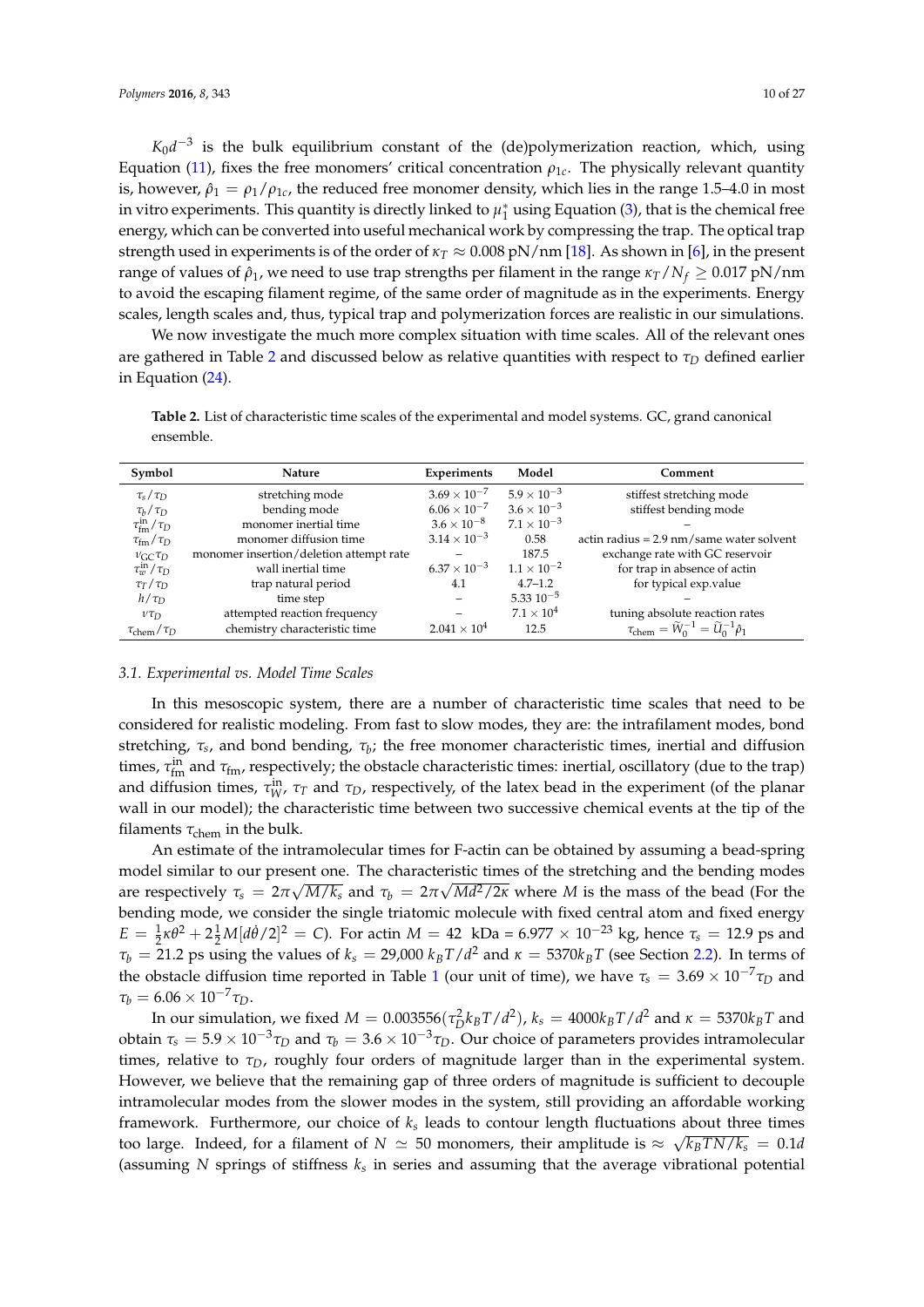energy is  $(1/2)$ *k<sub>B</sub>T*). Such small fluctuations should affect only marginally the rate of chemical (de)polymerization controlled by the wall position and the filament bending fluctuations.

The next characteristic times concern the free monomers, namely G-actin proteins in water solvent. The typical radius of a G-actin protein, considered as a spherical particle, is  $r_{\text{fm}} = 2.9$  nm = 1.074*d* [25]. From the Stokes law, we get  $\zeta = 6\pi\eta r_{\text{fm}} \simeq 5.5 \times 10^{-11}$  J s/m<sup>2</sup>. The inertial time of free monomer is thus  $\tau_{\rm fm}^{\rm in}$  =  $M/\zeta \simeq 1.3 \,\text{ps} = 3.6 \times 10^{-8} \tau_D$  and the diffusion time  $\tau_{\rm fm} = r_{\rm fm}^2/D_{\rm fm} = r_{\rm fm}^2 \zeta / k_B T =$  $1.1 \times 10^{-7}$  s =  $3.14 \times 10^{-3}$  *τ*<sub>*D</sub>*, five orders of magnitude larger than *τ*<sup>in</sup><sub>m</sub>.</sub>

In our simulation  $r_{\text{fm}} = d$ , and we have chosen  $\zeta = 0.5 \tau_D k_B T/d^2$ , so that  $\tau_{\text{fm}}^{\text{in}} = M/\zeta =$  $7.1 \times 10^{-3} \tau_D$  and  $\tau_{fm} = 0.58 \tau_D$ . Here, the separation between the inertial and the diffusion time scales is only three orders of magnitude. More importantly, the relative diffusion time with respect to the obstacle diffusion time  $\tau_D$  is quite a bit larger than in reality, meaning that free monomers diffuse much too slowly in our model. This could influence the rate of chemical events, hence the rate of supercriticality of the solution, since a chemical reaction needs available free monomers in the reacting region to occur. We obviate this deficiency by operating a continuous removal/addition of free monomers in the system in order to simulate the grand canonical ensemble at fixed  $\mu_1^*$ . We have adopted a rather high insertion/removal attempt frequency  $v_{\text{GC}} = 187.5 \tau_D^{-1}$  (see Section 2.5) to ensure a free monomer density in the system as uniform as possible. Since the total number of free monomers in the system  $\langle N_1 \rangle$  is of the order of 100 (see Table 3) and since the degree of acceptance of these moves is of the order of 90%, during the characteristic time  $\tau_D$ , each free monomer is inserted and removed once on average.

The next characteristic times concern the moving obstacle. In the absence of the F-actin bundle, the obstacle is subject to the harmonic potential from the optical trap and to the friction from the water solvent. For a harmonic oscillator with friction, the overdamped condition (real solutions of the characteristic equation) reads [26]:

$$
\left(\frac{M_w}{\zeta'}\right)^2 = \left(\tau_w^{\text{in}}\right)^2 \le \frac{M_w}{4\kappa_T} = \frac{1}{16\pi^2}\tau_T^2\tag{25}
$$

where  $M_w$  is the mass of the moving object and  $\tau_T = 2\pi \sqrt{M_w/\kappa_T}$  is the period of the obstacle oscillations in the optical trap. Assuming a mass  $M_w = \frac{4\pi}{3} R^3 \rho \approx 4.2 \times 10^{-15}$  kg for a latex bead of radius 1 µm (we have assumed the density of latex roughly equal to the density of water) and the typical trap strength  $\kappa_T = 0.008 \text{ pN/nm}$  [18], the experimental values are  $\tau_w^{\text{in}} = 2.23 \times 10^{-7} s =$  $6.3 \times 10^{-3} \tau_D$  and  $\tau_T = 1.44 \times 10^{-4}$  s =  $4.1 \tau_D$ .

In our model, we have chosen  $M_w = 0.010667(\tau_D^2 k_B T/d^2)$  and  $\zeta' = \tau_D k_B T/d^2 = 1$ ; hence, *τ*<sub>*w*</sub>  $\alpha$   $\alpha$   $\alpha$   $\beta$   $\gamma$  *τ<sub><i>T*</sub> = 4.7*τD* and *τ<sub>T</sub>* = 1.2*τ<sub>D</sub>* for the adopted *κ<sub>T</sub>* values, respectively 0.019375*k<sub>B</sub> T*/*d*<sup>2</sup> and  $0.275k_BT/d^2$  for the  $N_f = 1$  and the  $N_f = 8$  cases.

This analysis shows that, both in the experimental case and in our modeling, the obstacle, even in absence of the bundle, undergoes an overdamped motion. This conclusion is in agreement with the transient behaviors observed in Reference [18]. Moreover, our model reproduces correctly the ratio between the free oscillation time of the obstacle in the trap and obstacle diffusion times, while the inertial time is somewhat slower than in the experiments, but still two orders of magnitude faster than the diffusion time.

The last important characteristic time is related to chemical reactions at the tips of the filaments. We introduce a chemistry characteristic time  $\tau_{chem} = \widetilde{W}_0^{-1}$  for which the standard experimental value  $\tilde{W}_0 = 1.4 \text{ s}^{-1}$  leads to  $\tau_{\text{chem}}/\tau_D = 2.04 \times 10^4$ . This indicates that the wall diffusion is much faster than the time scale over which an F-actin filament fluctuates in size (Note that the chemical reaction is a very fast event, usually considered instantaneous. Here, *τ*chem gives an estimate of the time interval between two successive reactions). It is useful to mention here that these conditions are precisely assumed to establish the rigid filament velocity-load relation in Equation (1) and its many filament generalization provided by the Mogilner–Oster model ([2–4]).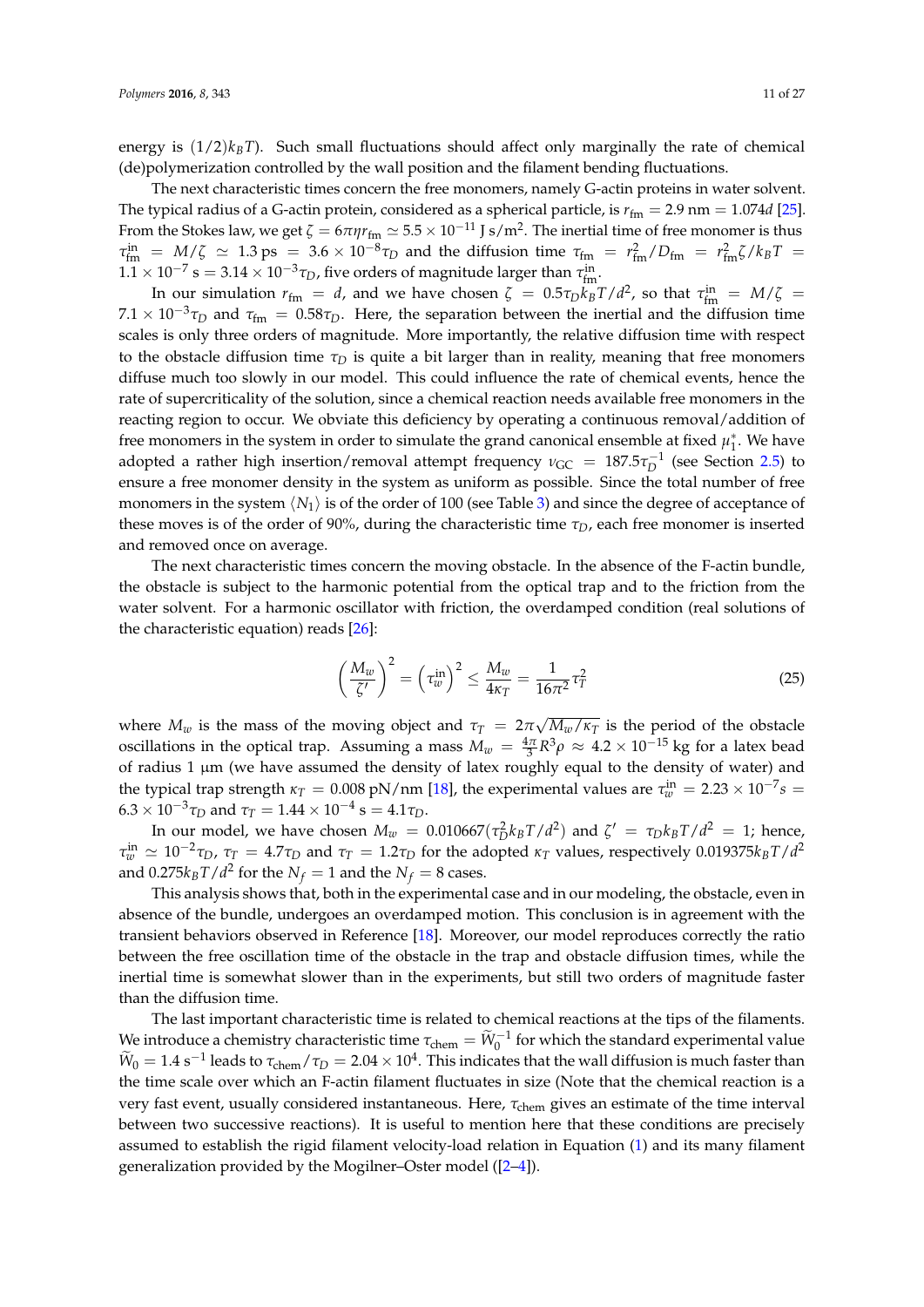In our simulations,  $\tau_{chem}/\tau_D$  is fixed by the parameter *v*, discussed in Appendix A. We adopt *ν* = 7.1 × 10<sup>4</sup>*τ*<sub>D</sub><sup>-1</sup>, which, using Equation (A21), leads to  $\widetilde{W}_0 ≈$  *ν* exp (−*βε*<sub>0</sub>) = 0.0844*τ*<sub>D</sub><sup>-1</sup> to which corresponds the chemical time scale  $\tau_{chem} = 11.85\tau_D$ , hence an acceleration of the chemical rates by a factor  $1.7 \times 10^3$  with respect to experiments. Choosing *ν* corresponding to  $\tau_{\text{chem}}/\tau_D = 2.04 \times 10^4$ would require  $\tau_{chem}/h \approx 4 \times 10^8$  time steps between two successive depolymerization reaction events.

As we will show in the next section, the obstacle dynamics in the presence of the F-actin bundle undergoes a motion at equilibrium with a characteristic time, which we denote *τL*, roughly 1000 times larger than *τ<sub>chem</sub>*, the largest time discussed so far. This is the signature of the Brownian ratchet mechanism governing the interaction between the chemically-fluctuating bundle and the loaded obstacle. In order to get quantitative information on the obstacle motion, we need to follow the dynamics of the system for many *τL*. With the adopted time step *h*, *τ<sup>L</sup>* corresponds to roughly half a billion time steps; therefore, any trajectory should contain several billions of time steps in order to compute  $\tau_L$ . This is the reason why we had to compress considerably the experimentally wide range of characteristic times as discussed in this section.

Figure 2 illustrates the occurrence of several, widely-separated time scales in the system dynamics for the single filament case discussed in the Result section.



**Figure 2.** Illustrative molecular dynamics trajectory for a single actin filament in a harmonic trap with trap strength  $\kappa_T = 0.019375kT/d^2$  at  $\hat{\rho}_1 = 2.5$  and  $k_B T = 1$ . The green step function gives the number of bonds  $k(t)$  of the filament (number of monomers minus one); the red curve shows the normal component of the filament end-to-end vector  $X(t)$ ; and the black curve shows the fluctuating wall position *L*(*t*) during a time window corresponding to the wall slowest relaxation time  $τ_L ≈ 850τ_D$ .  $\widetilde{W}_0 = 0.080τ_D^{-1}$  and  $\widetilde{U}_0 = \hat{\rho}_1 \widetilde{W}_0 = 0.20τ_D^{-1}$  are the bulk depolymerizing and polymerizing rates, respectively. As a result of the wall presence, the global effective polymerization and depolymerization rates obtained by cumulating all successful events where the filament size jumps instantaneously by +1 or −1 are equal to  $\approx W_0$  along an equilibrium trajectory. Over the shown time interval of  $t = 850\tau_D$  one observes indeed  $W_0 t = 0.08 \times 850 \sim 70$  polymerizations and ∼ 70 depolymerizations.

## **4. Illustrative Results**

We report results from two simulations, one for a single filament ( $N_f = 1$ ) and one for a homogeneous bundle of  $N_f = 8$  filaments, the latter case being the typical system observed in the in vitro experiments of Reference [18]. Except for the values of  $N_f$  and  $\kappa_T$ , all experiments are done with the same external parameters, i.e., a transverse area  $A = 36d^2$ , a temperature  $k_B T = 1$  and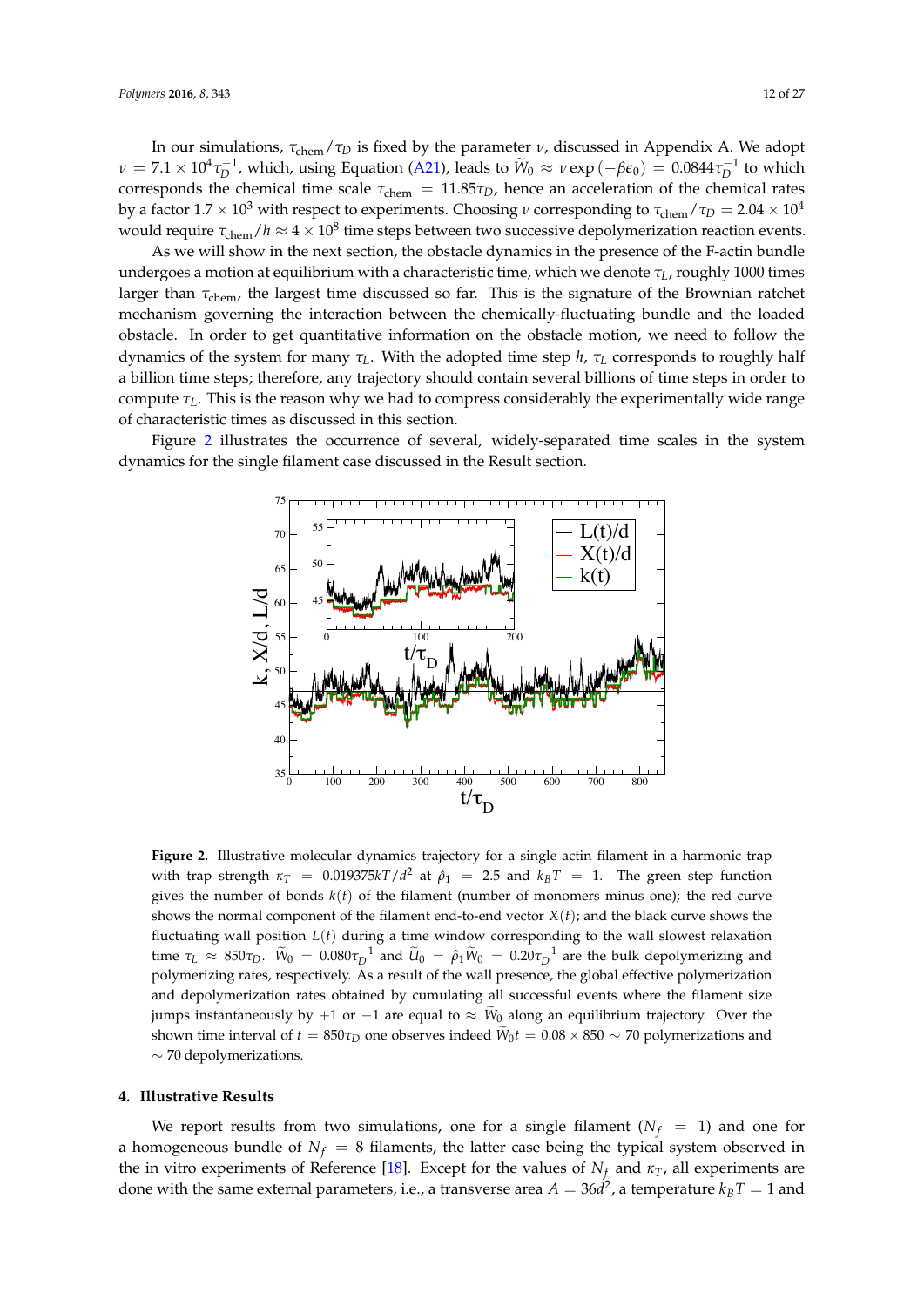the free monomer chemical potential  $\beta \mu_1^* = -3.6654 + \ln 2.5 = -2.7492$ , corresponding to  $\hat{\rho}_1 = 2.5$ . The pressure force due to the free monomers in the second chamber of the optical trap ensemble in Equation (16) is fixed by Equation (19). All internal parameters, described in Section 3 are taken to be similar in the two experiments.

The choice of *κ<sup>T</sup>* requires some care, and we exploit for guidance the theoretical predictions for rigid filaments, Equations (2) and (4). The non-escaping regime for actin filaments at  $\hat{\rho}_1 = 2.5$  is limited to an extreme value  $L_{\text{max}} = 70.2$ d [6]. By choosing  $\kappa_T = 0.019375 kT/d^2$  for  $N_f = 1$ , we expect to be in the condition  $\langle L \rangle = 47.3d < L_{\text{max}} - 3\frac{k_B T}{\kappa_T} = 70.2d - 21.6d = 48.6d$ , which guarantees that the *κT* whole range of *L* values probed during the wall fluctuations lies within the non-escaping regime [6]. For  $N_f = 8$ , we take  $\kappa_T = 0.275 k_B T/d^2$ , which provides  $\langle L \rangle \approx 26.6d$  with  $\sigma_L = 1.90d$  for rigid filaments (see the Supplemental Material of Reference [6]), again in the good range of *L* values.

As discussed quantitatively in Reference [6], short flexible filaments behave like rigid filaments, while deviations are observed for longer filaments even before entering in the escaping regime. Further dynamical effects of filament flexibility will be discuss in a future publication [7]. We limit the present investigation to nearly rigid cases since our main aim here is to validate the simulation approach against known theories and/or existing experiments.

To generate the initial configurations for our optical-trap simulations, we have first fixed the obstacle wall at the expected average value given by Equation (2) and let the filaments, with initially only two monomers, grow during the dynamics. After a long enough simulation, the system reaches the statistical equilibrium at given  $(\mu_1^*, T, L, A)$ . This state is the initial configuration for a new run with the mobile wall according to the equations of motion (16). The wall position is monitored in time to let the wall equilibrate before starting the production run. This procedure is repeated in parallel for a number of equivalent initial configurations (with only two monomers per filament) with a different random number seed, which ensures that we obtain statistically independent, but equivalent realizations of the dynamics, for the purpose of statistics.

For  $N_f = 1$ , we ran 32 independent trajectories for a time interval of  $5.6 \times 10^4 \tau_D$  per trajectory. The observed wall relaxation time, obtained from the time correlation function of the wall fluctuation, is  $τ_L ≈ 950τ_D$ ; hence, each trajectory covers more than 50 wall relaxation times.

For  $N_f = 8$ , we ran 50 independent trajectories of  $1.3 \times 10^4 \tau_D$ . In this case, the observed wall relaxation time is  $τ_L \approx 1400τ_D$ ; hence, each trajectory covers roughly 10 wall relaxation times.

Figure 2 shows a portion of an equilibrium trajectory for the  $N_f = 1$  case, in a time window of *τ<sup>L</sup>* ≈ 900*τD*, roughly one wall relaxation time. Chemical reactions are easily detected by the discontinuous variations of the number of bonds *k*(*t*) in the filament. The normal component of the filament end-to-end vector  $X(t)$  and the instantaneous wall position  $L(t)$  show that the wall executes a Brownian ratchet type dynamics, polymerization steps being clearly allowed by natural excursions of the wall towards larger *L* values. Note that in general, *X*(*t*)/*d* is slightly smaller than *k* due to the filament bending. Occasionally, the opposite is seen when the filament is relatively straight and subject to a positive fluctuation of its contour length due to bond stretching.

#### *4.1. Static Properties*

In Table 3, we report relevant equilibrium averages of the static properties for the bundles. We compute the average trap length  $\langle L \rangle$  and its distribution, the average size of the bundle  $\langle I \rangle = \langle \sum_{n=1}^{N_f}$  $\int_{n=1}^{1} j_n$  *n*  $\int N_f$  (a collective property), the average size of the single filament in the bundle  $\langle i \rangle = \langle j_n \rangle$  (an individual filament property), the average longitudinal component of the end-to-end vector of the single filaments  $\langle X \rangle = \langle x_{j_n} - x_1 \rangle$  and the average modulus of the transverse component of the end-to-end vector of the single filaments  $\langle R_{\perp} \rangle = \left\langle \sqrt{(y_{j_n} - y_1)^2 + (z_{j_n} - z_1)^2} \right\rangle$ .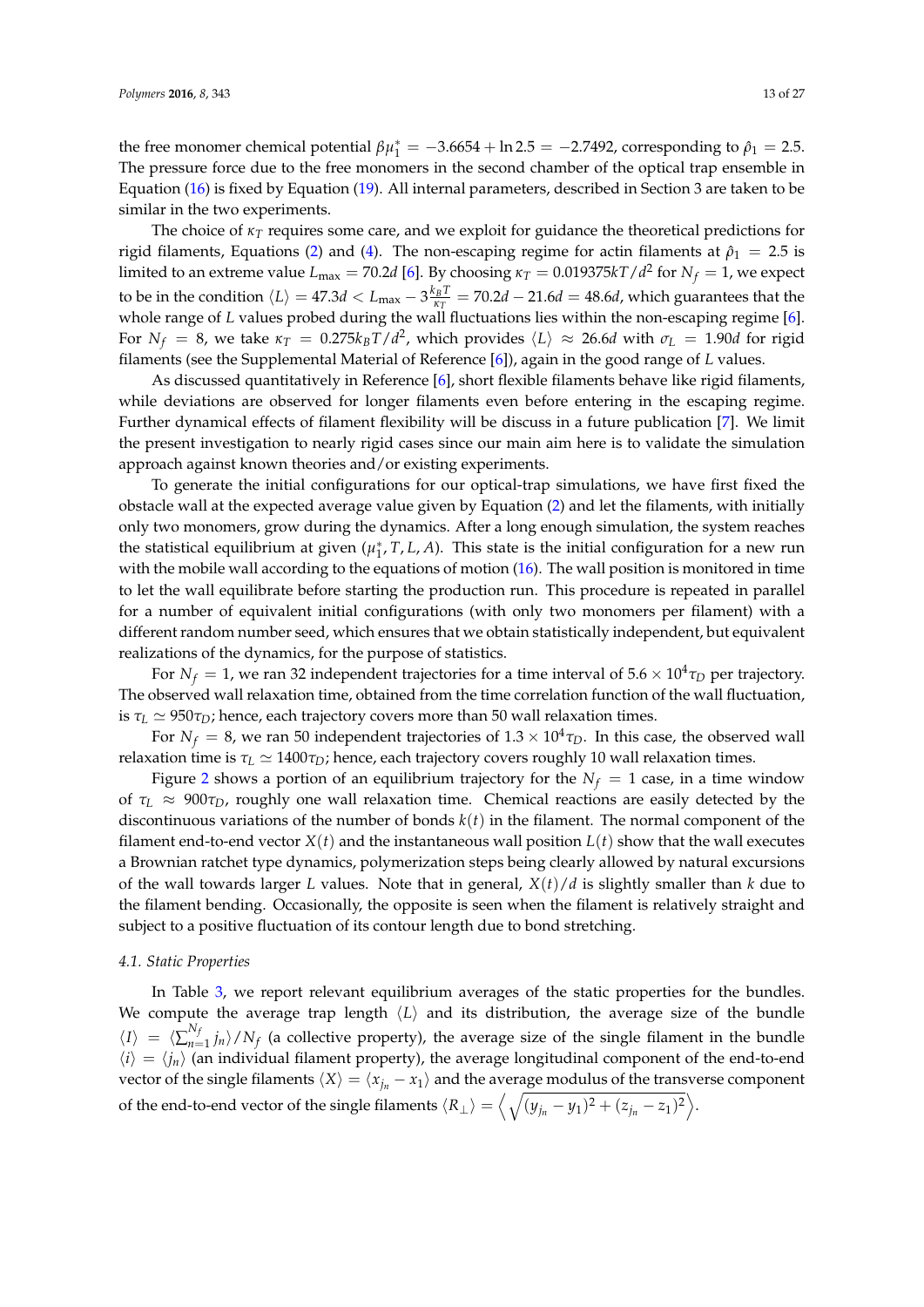**Table 3.** Equilibrium averages of static properties of the systems.  $\langle N_1 \rangle$  indicates the number of free monomers in the system,  $\langle L \rangle$  the average position of the wall,  $L_H$  the wall position according to Equation (2),  $\langle I \rangle$  the average size of the bundle and  $\langle i \rangle$  the average size of a single filament and  $\langle X \rangle$  and  $\langle R_{\perp} \rangle$  the longitudinal and transverse components of the end-to-end vector of the single filaments, respectively.

| Property                        | $N_f=1$  | $N_f=8$  |
|---------------------------------|----------|----------|
| $\kappa_T d^2/k_B T$            | 0.019375 | 0.275    |
| $\langle N_1 \rangle$           | 105.6(6) | 58.4(3)  |
| $\sigma_{N_1}$                  | 18.7     | 8.9      |
| $\langle L \rangle / d$         | 47.1(2)  | 27.05(8) |
| $\sigma_I/d$                    | 6.97     | 1.97     |
| $L_H(d)$                        | 47.29    | 26.65    |
| $\sigma_H/d$                    | 7.184    | 1.9069   |
| $\langle I \rangle$             | 46.3(2)  | 26.14(8) |
| $\sigma_I$                      | 7.13     | 2.02     |
| $\langle i \rangle$             | 46.3(2)  | 26.14(8) |
| $\sigma_i$                      | 7.13     | 2.28     |
| $\langle X \rangle / d$         | 45.1(2)  | 25.6(4)  |
| $\sigma_{\rm X}$                | 7.01     | 2.21     |
| $\langle R_{\perp} \rangle / d$ | 3.2(2)   | 1.28(4)  |
| $\sigma_{\perp}$                | 2.02     | 0.68     |

Figure 3 reports the distributions of the wall position  $P(L)$  for the two bundle sizes  $N_f = 1$ (left panel) and  $N_f = 8$  (right panel). In each case, we compare with the theoretical estimate *P*(*L*) ∝ exp[−*β*( $Ω(L) + κ<sub>T</sub> L<sup>2</sup>/2$ )] based on the bundle free energy  $Ω(L) = -F<sub>H</sub>L$  with  $F_H = N_f (k_B T/d) \ln \hat{\rho}_1$  [6]. We recently demonstrated the statistical mechanics foundations of this Gaussian distribution, with maximum at  $L_H = F_H/\kappa_T$  and width  $\sigma_H = \sqrt{k_B T/\kappa_T}$ . In particular, *F<sup>H</sup>* can be shown to be the average force exerted by the bundle of rigid living filaments on a hard mobile wall, within the optical trap grand canonical ensemble and in the continuous limit.

The present filament model has bending flexibility adjusted to F-actin, small contour length compressibility (with amplitude of  $\approx 0.1d$ ) and a discretized contour length with step  $\approx d$ . Moreover, the filament-wall interaction is a soft repulsive potential Equation (8) with a wall effective core at  $s^* = 0.846d$  defined by  $U^w(s^*) = k_B T$ . In Reference [6], we considered a model of a hard obstacle and discussed the behaviors of a fully-rigid and a flexible (only bending flexibility adjusted to F-actin) model, with a discrete contour length step of *d*. For a single rigid filament, spectacular oscillations on the spacial scales *d* in *P*(*L*) were observed as a result of discreteness effects (see Figure 3 of Reference [6]). For the flexible model, they were rounded off to some extent by the flexibility. The features of the distribution in Figure 3 for  $N_f = 1$ , for the present model, show a similar behavior, with an expected overall Gaussian shape and oscillations on the scale of  $\simeq d$ , rounded off by the filament flexibility, filament compressibility and softness of the wall repulsion. In Reference [6] the flexibility was shown to produce an increase of the average force by a few percent, with respect to the rigid case. Our present model provides an average wall position (average force) in agreement with the rigid model results within the present statistical uncertainty. This shows the adequacy of the present model, at least for static equilibrium properties.

The  $N_f = 8$  case in the right panel of Figure 3 shows a much smoother behavior, as expected for a homogeneous bundle. Results for the average trap length and its variance are reported in Table 3. We note that the present bundle model provides a slightly larger average trap length  $(\langle L \rangle > L_H)$  and fluctuation. A similar behavior was observed in Reference [6] for the model with flexible, but incompressible filaments in the presence of a hard wall (see Figure 5a in that reference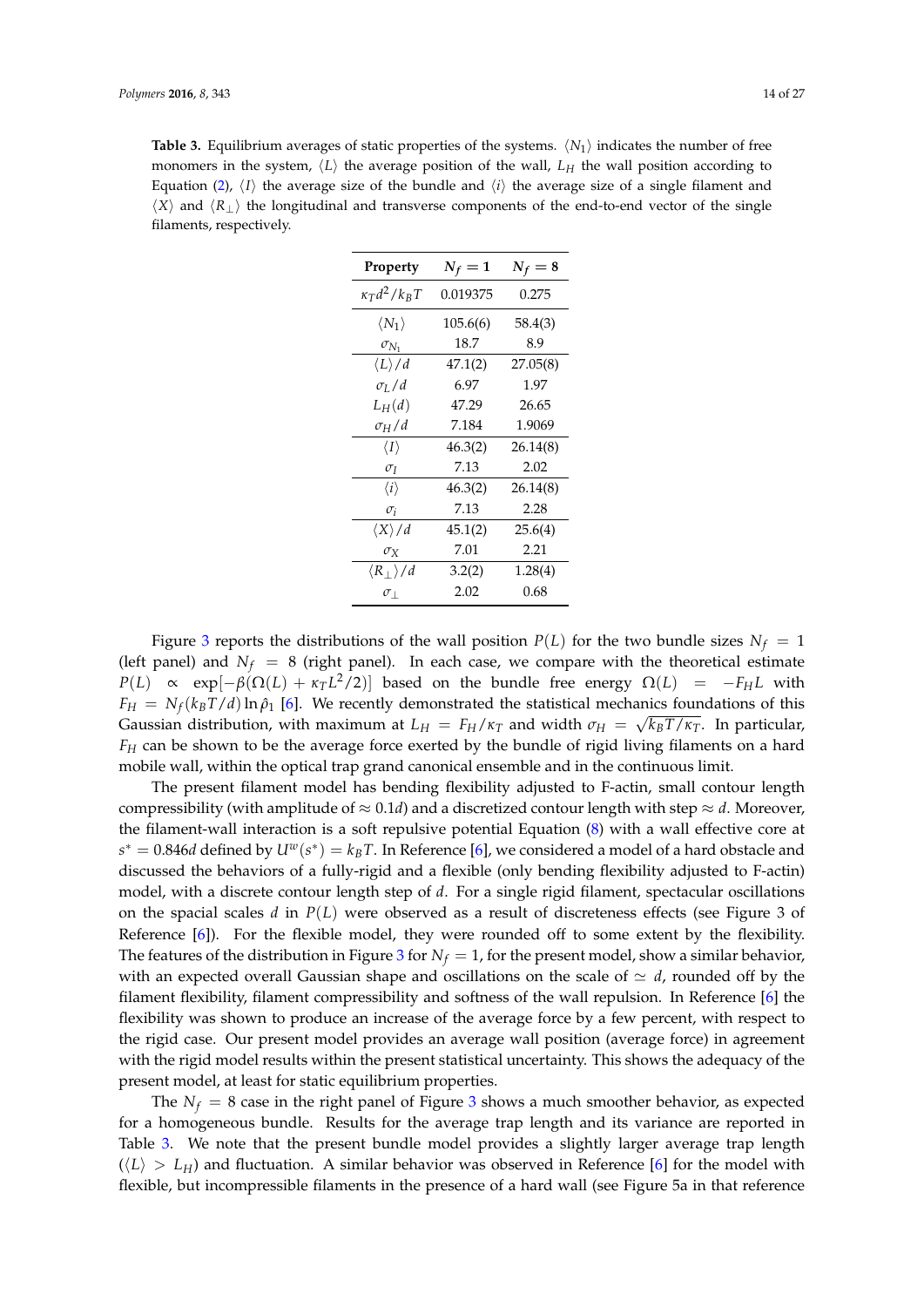for a similar case and its Supplemental Material for numerical values of the system with the same external constraints). This observation reinforces our previous finding that flexibility enhances the average bundle force. Furthermore, taking as a reference Hill's value for the average trap length *LH*, the deviation in the present flexible and compressible filament model in the presence of a soft wall  $(\frac{L}{L})/L_H - 1 = 0.015$ ) is roughly two-times the deviation of the flexible, but incompressible model with the hard wall  $(\frac{L}{L}L_H - 1 = 0.006$ ; see the Supplemental Material of Reference [6]), suggesting that the compressibility and the soft character of the obstacle further enhances the effects of flexibility.

Direct calculations of the average force exerted by the filaments on the wall give  $\langle F_{\text{bun}} \rangle$  = 7.4413 $k_B T/d$ ,  $\langle F_{\text{bun}}^2 \rangle$  = 153.95 $(k_B T/d)^2$ , in very good agreement with the estimate from  $\kappa_T \langle L \rangle = 7.437(k_B T/d)$ , the equivalence being easily proven by statistical mechanics [6].



**Figure 3.** Equilibrium wall distribution  $P(L)$  for a single filament ( $N_f = 1$ , left panel) and a bundle of eight filaments ( $N_f$  = 8, right panel) growing at  $\hat{\rho}_1$  = 2.5 against a mobile wall subject to a trap-restoring force. The Gaussian curve indicates the equilibrium distribution based on the mean field model of Hill and Kirschner [6].

In Reference [6] for a discrete worm-like chain (WLC) with seeds at *hn*, hitting a hard wall located at  $L$ , we introduced a crossover index  $z_n$  by the expression:

$$
z_n = 1 + INT\left(\frac{L - h_n}{d}\right) \tag{26}
$$

The filament *n* with size  $z_n$  (and contour length  $L_c = (z_n - 1)d$ ) is the longest filament starting at  $h_n$ , which does not hit the wall at *L*. The filament *n* of size  $i_n$  can then also be specified by a relative index:

$$
m = i_n - z_n \tag{27}
$$

where  $m > 0$  indicates a filament hitting a wall and  $m \leq 0$  a filament that does not interact directly with the wall.

In the present study, we deal with a slightly different model, as we have a soft repulsive wall that starts at a distance  $s_c \approx 1.20d$  from the geometrical position of the wall at *L*, and in addition, the contour length is no longer strictly constant. We adopt here the same definitions of  $z_n$  and  $m$  in terms of *hn* and the geometrical wall position *L*, keeping in mind that a filament will now hit the wall strongly when  $i_n \geq z_n$  ( $m \geq 0$ ). For the case  $i_n \leq z_n - 2$  ( $m \leq -2$ ), the filament (with a fixed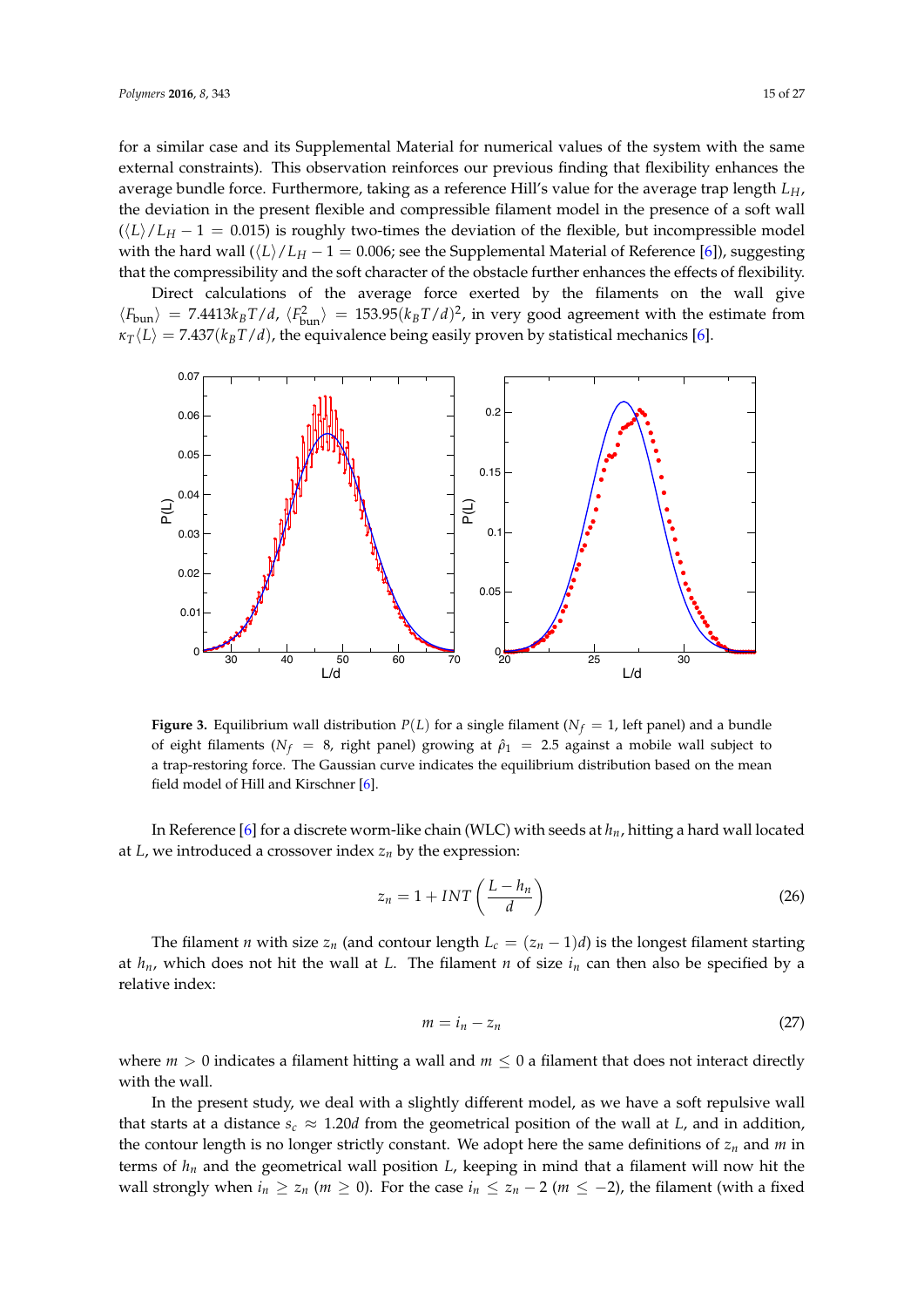contour length of at most  $(z_n - 2)d$  does not interact with the wall, as its tip remains further than 0.8*d* from the plane at  $L - h_n - y_c$  where the wall repulsion would start to be felt. The small filament contour fluctuations (of the order of 0.1*d*) would not substantially change the situation. Finally, the case *m* = −1 is clearly a case of weak interferences with the wall.

Figure 4 reports the relative size distribution  $\langle Q_m \rangle$  for the two experiments. We observe a exponential rise  $\langle Q_m \rangle \propto \hat{\rho}_1^m$  (to a very good accuracy) for negative *m* values up to  $m = -1$ inclusive. The decay of  $\langle Q_m \rangle$  for  $m \geq 0$  reflects a strong wall influence and, hence, the decrease towards zero of the wall factor  $α(i_n, L - h_n) < 1$  introduced in References [5,6], and giving  $\langle Q_m \rangle \propto$  $\alpha(z_n + m, L - h_n)\hat{\rho}_1^m$ . The vertical shift between the two exponential rises reflects the strong difference in the tails for positive *m*, which affects the normalization (for  $N_f = 8$ ,  $\langle Q_1 \rangle$  is out of scale and not significantly different from zero).



**Figure 4.** Relative size distribution for filament(s) at  $\hat{\rho}_1 = 2.5$  pressing against a mobile wall in an optical trap. In black filled circles, the  $N_f = 1$  data with  $\kappa_T = 0.019375kT/d^2$  and in red filled squares, the  $N_f = 8$  data with  $\kappa_T = 0.275 k_B T/d^2$ . The exponential increase of the distribution yields  $\langle Q_m \rangle \propto \hat{\rho}_1^m$  with the fit value giving  $\hat{\rho}_1 = 2.527$  for the  $N_f = 1$  case and  $\hat{\rho}_1 = 2.525$  for the  $N_f = 8$ case.  $\langle Q_m \rangle$  values for  $m > 0$  for the  $N_f = 8$  case are much smaller than the shown range and, in fact, cannot be determined with precision.

#### *4.2. Dynamical Properties*

#### 4.2.1. Analysis of Chemical Kinetics

During the experiments, we monitor different counters in which we cumulate information for the *N<sup>f</sup>* filaments at each time step *h*. The *m* index of each individual filament is computed, and a counter aiming at the  $\langle Q_m \rangle$  calculation is increased by one. If a (de)polymerization step is attempted at that time step for a filament of relative size *m*, we add one to a counter of (de)polymerization attempts for a filament index *m*. If a (de)polymerization step is accepted and realized at that time step for a filament of relative size *m*, we add one to a counter of (de)polymerization successful steps for a filament of index *m*. At the end of the run, the chemical events' counters with index *m* are divided by the  $\langle Q_m \rangle$  counter and by the time step *h* to get the best estimates of the attempt (de)polymerization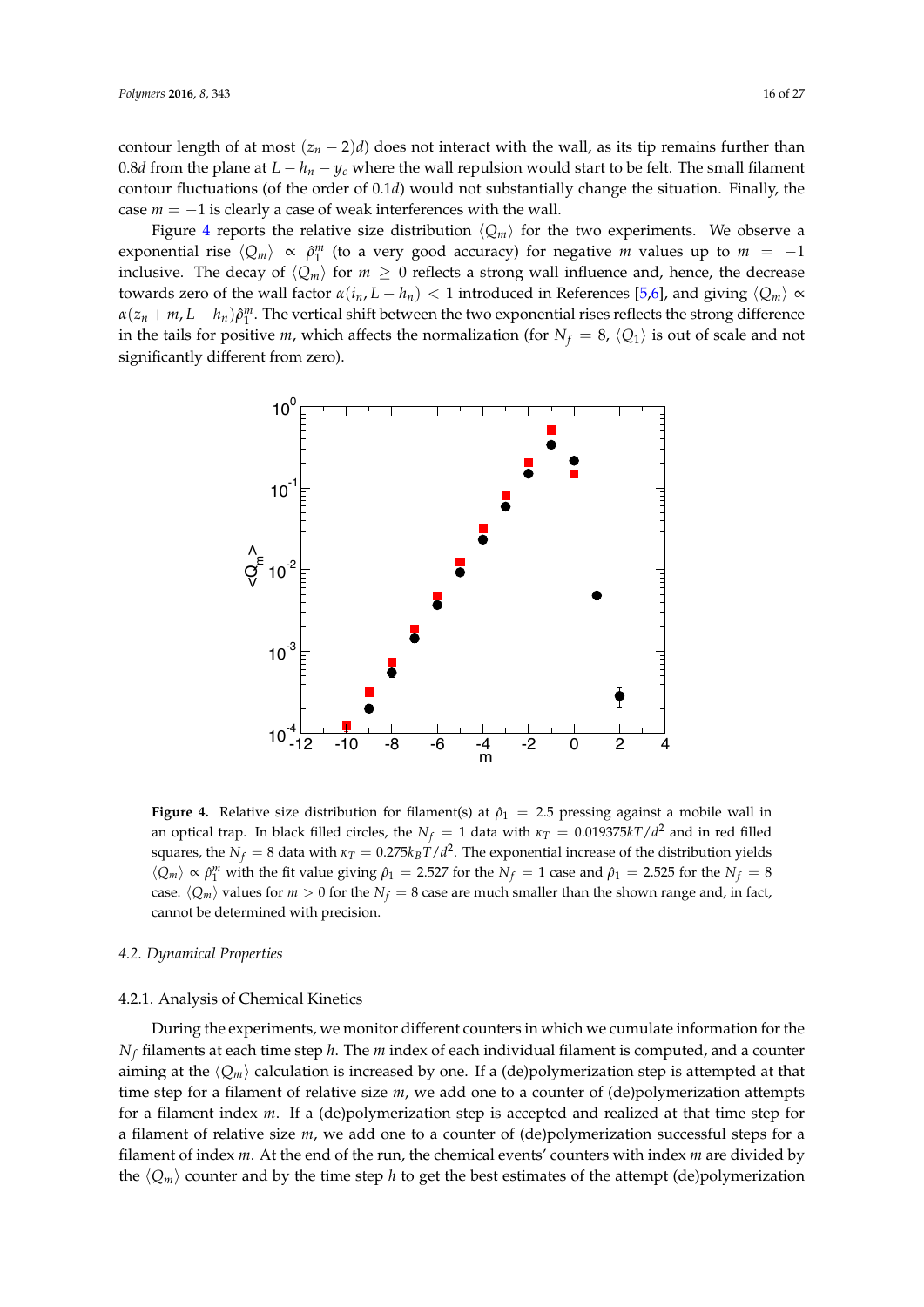rates  $U_m^{\text{att}}$  and  $W_m^{\text{att}}$  and of the effective (de)polymerizing rates  $U_m$  and  $W_m$ . At equilibrium, the total rate of polymerization must be equal to the total rate of depolymerization,

$$
\sum_{m=-\infty}^{+\infty} \langle Q_m \rangle U_m = \sum_{m=-\infty}^{+\infty} \langle Q_m \rangle W_m \tag{28}
$$

Figure 5 shows the effective (de)polymerization rates  $W_m$ ,  $U_m$  computed in both experiments  $(N_f = 1, 8)$ . Agreement is observed between the two experiments. Furthermore, the ratio of the two plateau values, corresponding to the bulk (de)polymerization rates, provides the value of 2.54, in tight agreement with the supercritical condition:

$$
\hat{\rho}_1 = \frac{\widetilde{U}_0}{\widetilde{W}_0} = 2.5\tag{29}
$$

imposed by fixing the free monomer chemical potential  $\mu_1^*$  with the external reservoir. Attempt rates are given for the  $N_f = 1$  case in the Appendix (see the Figure in Appendix A.2.) with some detailed analysis of their values as a function of *m*.



**Figure 5.** Relative size effective polymerization rate  $U_m$  (red filled circle for  $N_f = 1$ ; blue filled triangle for  $N_f = 8$ ) and effective depolymerization rate  $W_m$  (black open square for  $N_f = 1$ ; green open triangle for  $N_f = 8$ ) for both experiments at the same supercritical state  $\hat{\rho}_1 = 2.5$  for filaments against a mobile wall subject to a trap-restoring force. The values of the effective bulk (de)polymerization rates correspond to the same plateau value, indicated by a dashed line. We get  $\widetilde{W}_0 = 0.080 \tau_D^{-1}$  for *m* < −1 and  $\widetilde{U}_0 = 0.203 \tau_D^{-1}$  for *m* < −2. The ratio  $\widetilde{U}_0/\widetilde{W}_0 = 2.54$  is very close to the expected value  $\rho_1$  = 2.5. Statistical noise below  $m = -10$  increases considerably because of the very low number of states sampled during the dynamical simulation.

#### 4.2.2. Wall Relaxation and Related Equilibrium Time Correlation Functions

In Figure 6 for the bundle of  $N_f = 8$  filaments, we plot the time correlation function of the equilibrium fluctuations of several related properties. The autocorrelation function of wall fluctuations  $C_{LL}(t) = \langle \delta L(t) \delta L(0) \rangle$  exhibits a single exponential behavior well represented by *C*<sub>*LL</sub>*(*t*) = 3.785 exp( $-t/τ_L$ ) with  $τ_L$  = 1375 $τ_D$ . A similar single exponential behavior (with a slightly</sub> larger zero time value; see Table 3) is followed by the autocorrelation function of the fluctuations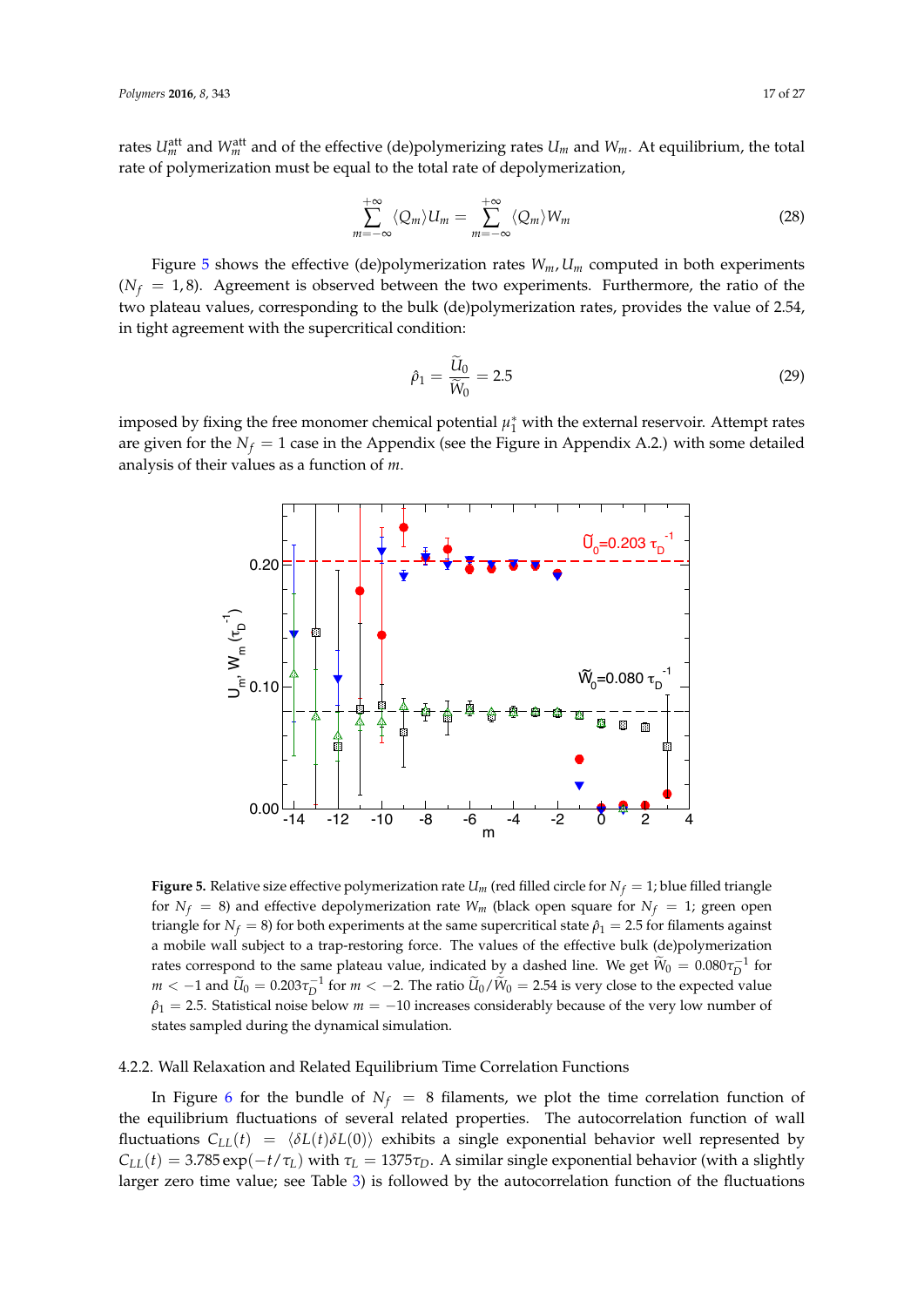of the bundle size  $C_{II}(t)$  proving that the slow relaxation of the wall fluctuation is tightly related to the chemical events and to the Brownian ratchet mechanism induced collectively by the bundle. On the other hand, fluctuations of single filament properties, like the longitudinal component of the single filament end-to-end vector  $C_{XX}(t)$  and the single filament size  $C_{ii}(t)$ , exhibit a relaxation with two characteristic times that can be well fitted by a linear combination of exponentials. The slow relaxation time is  $\approx \tau_L$ , while the fast relaxation time is  $\tau_{\text{fast}} \simeq 30 \tau_D$ .

For the single filament case, we observe a single exponential relaxation (not shown) with a characteristic time of  $τ_L \approx 950τ_D$ .

Finally, in Figure 7, we report for both  $N_f = 1$  and  $N_f = 8$  the autocorrelation function of the fluctuations of the length of the transverse single filament end-to-end vector. Again, a linear combinations of two exponential decays represent well the relaxations, the long relaxation time being again the trap length relaxation time for the respective cases. Quite different values are observed for the two short relaxation times; for  $N_f = 1$ , we have  $\tau_{fast} \approx 25\tau_D$ , while for  $N_f = 8$ , it is  $\tau_{fast} \approx 2.7\tau_D$ . This short characteristic time is related to the relaxation of the intramolecular degrees of freedom, and the observed difference between the two cases can be qualitatively justified observing that the eight-filament bundle system has an average trap length quite shorter than the one-filament system, with shorter and more rigid filaments, hence with faster relaxation times. Note that a wide separation between filament equilibration times and the wall characteristic time is at the basis of the adiabatic approximation used in [7] for flexible filaments.



**Figure 6.** Various related time correlation functions  $\langle \delta A(t) \delta A(0) \rangle$  relative to the  $N_f = 8$  experiment. The main relaxation (red circles) is provided by the wall position  $A = L$ , which is fitted by 3.785 exp ( $-t/\tau_L$ ) with  $\tau_L = 1375\tau_D$ . The relaxation of the longitudinal part of the single filament end-to-end vector  $A = X$  (green triangles) is very similar to the wall relaxation, except for an additional relaxation at a short time. The single filament size fluctuations  $A = i$  (blues triangles) and the bundle average size fluctuations  $A = I$  (black squares) show similar time relaxation curves to, respectively, *X* and the wall position.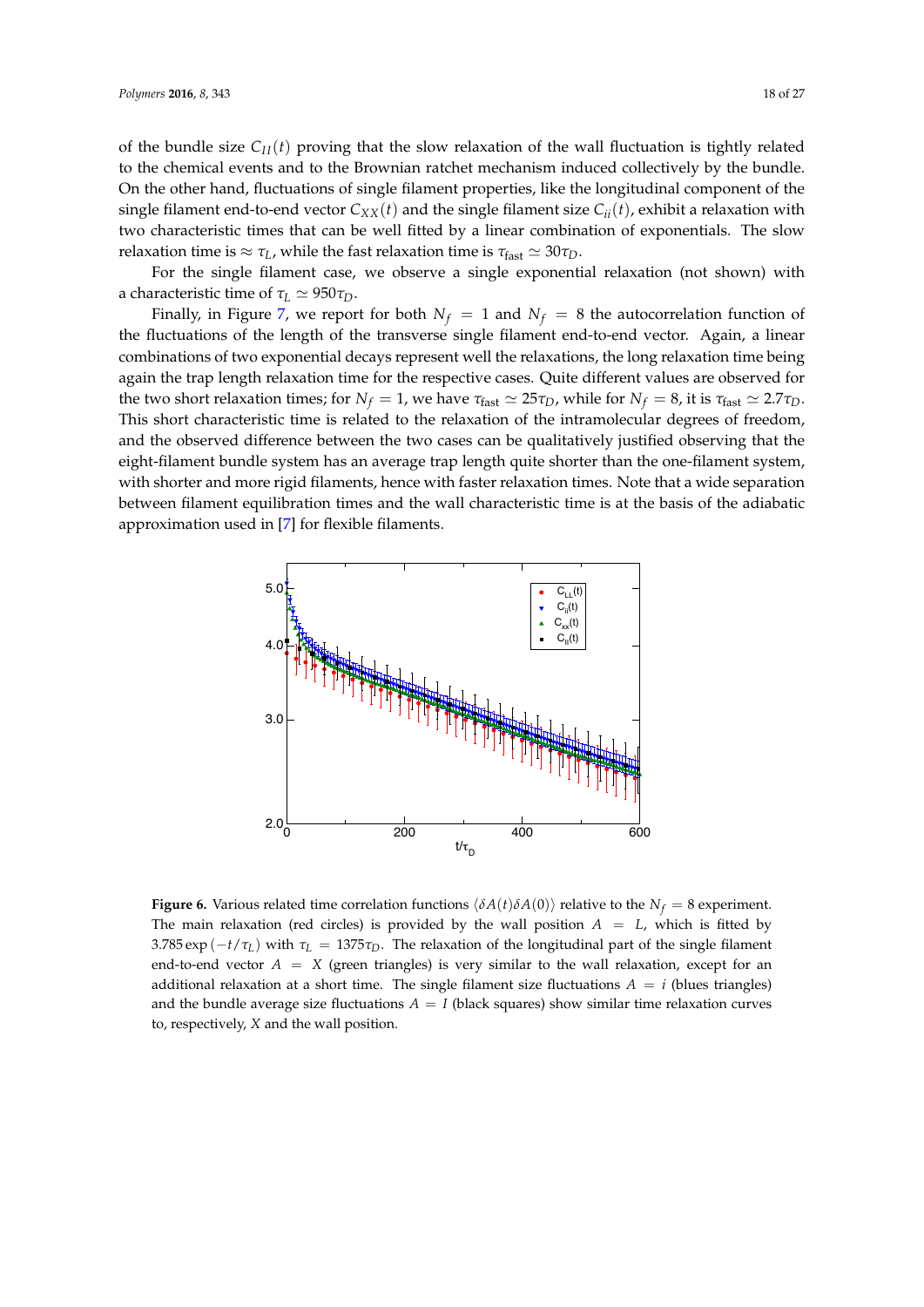

**Figure 7.** Time correlation function of the fluctuation  $\delta R_{\perp}(t) = R_{\perp}(t) - \langle R_{\perp} \rangle$  of the modulus  $R_\perp = \sqrt{(y_{j_n} - y_1)^2 + (z_{j_n} - z_1)^2}$  of the transverse part of the end-to-end vector of the single filament of the bundle with  $N_f = 8$  (red circles) and  $N_f = 1$  (blue diamonds).

## **5. Conclusions**

In this work, we have presented a particle-based model to simulate the dynamics of a grafted bundle of parallel living actin filaments pushing on a mobile wall subject to load. The underlying statistical mechanics framework is the reactive grand canonical ensemble dealing with a two-chambered system with a mobile and loaded partition wall separating a supercritical mixture of G-actin monomers and living flexible F-actin filaments from a pure bulk solution of G-actin. Our goal is to provide a working model to study, e.g., the growth of F-actin filopodia against a resisting membrane.

Here, we specialize the model to represent an optical trap setup, a growing bundle of semi-flexible actin filaments pressing on a wall subject to a restoring force increasing linearly with the wall position *L*. This apparatus allows in particular to measure the bundle polymerizing force [18] (see Figure 1). Our work provides a theoretical tool able to predict quantitatively the link between the wall motion and the bundle's filament kinetics, the connection empirically described by the velocity-load relationship. In addition, we can also analyze the critical conditions under which the occurrence of filaments escaping laterally, hence no longer participating in the conversion of chemical free energy into work on the loaded wall, can be safely avoided. Our simulation approach is then complementary to optical trap experiments on the actin bundle polymerization forces, experiments that have proven so far to be difficult to perform and to interpret, mainly as a result of the flexible character of the pushing filaments.

Our model actin proteins are diffusing (mesoscopic) point-particles able to assemble/disassemble into linear semi-flexible structures by explicit single monomer (de)polymerization steps, under conditions where the free monomer chemical potential is imposed uniformly in the system. The chemical steps at the filament tips are governed by stochastic rules which fix the bulk (de)polymerizing rates and automatically deal with a realistic influence of the obstacle wall on the chemical rates when the tip is approaching the wall. Although the method works if excluded volume (EV) interactions are considered, the present work is limited to ideal system conditions (no EV) so that monomers interact only with the walls and, when integrated within a linear filament, are subjected to bonding and bending interactions with first and second neighboring monomers.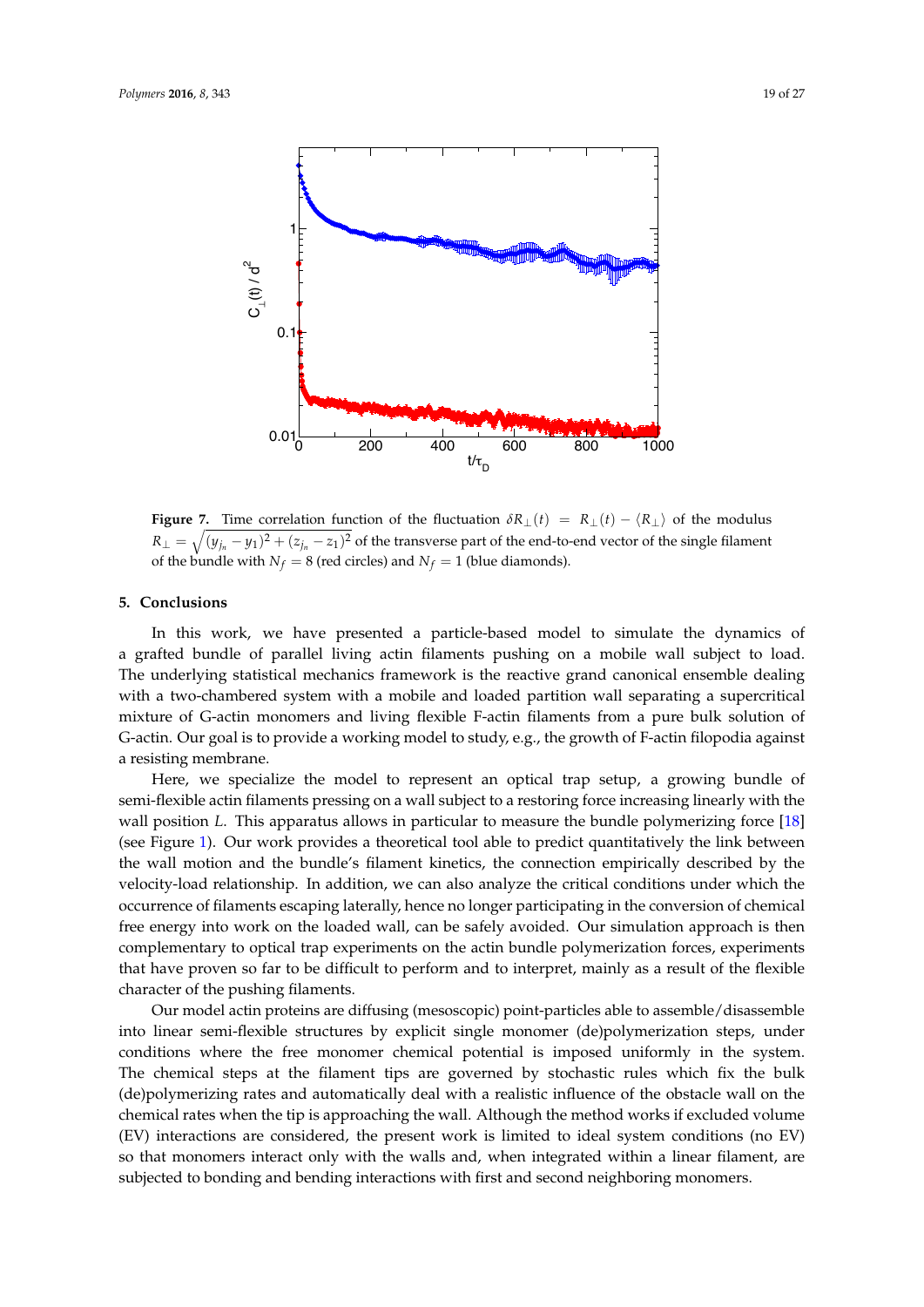We have shown that the present mesoscopic approach with explicit consideration of filament bending flexibility allows us to tackle all relevant length scales realistically, in particular the filament length and the filament persistence length. Conversely, given the wide spread of the realistic time scales from the very fast filament bending modes to the slow wall relaxation kinetics induced by the Brownian ratchet mechanism of the pushing bundle, one has to condense the times scales on a narrower range. We have accelerated artificially the chemical reactions by a factor of  $\approx 1700$  to make our calculations feasible within a single simulation approach. Despite such an acceleration of one particular process, we have preserved the hierarchy of characteristic times associated with the various dynamical processes taking place within the system.

We illustrated the approach considering a single filament system and a system with a homogeneous bundle of eight filaments. We studied static properties and fluctuation dynamics at equilibrium at the super critical condition  $\hat{\rho}_1 = 2.5$ . The trap strength  $\kappa_T$  was chosen in each experiment, such that important flexibility effects are avoided, the strategy being to first test the method on cases where a rigid filament approach provides a semi-quantitative, but robust reference.

We have shown that our results are coherent with those predicted theoretically both for a strictly rigid model and for a model of flexible worm-like chains hitting a hard wall in the grand canonical ensemble [6].

The present approach needs further tests in conditions where flexibility effects become more relevant (lower  $\kappa_T$ , longer filaments) and in conditions where the acceleration of the chemistry is reduced to test the influence of the ratio of characteristic times governing chemical steps and wall diffusion in the absence of the bundle. More ambitious developments could envisage the replacement of the rigid obstacle wall by a flexible membrane, the consideration of additional proteins developing branched networks or capping active actin filaments to stop polymerization. Consideration of free monomer concentration inhomogeneities and the distinction between ATP and ADP actin complexes could also be envisaged, showing the rich potential of our model.

**Acknowledgments:** We have the pleasure to thank P.Pirotte and G. Destrée for their essential technical help and A. Perilli for providing theoretical reference results for the single filament case. This work has been supported by the Italian Institute of Technology (IIT) under the SEEDproject Grant No. 259 SIMBEDD and by the Italian Ministry of Research under Project No. PRIN2012–2012NNRKAF.

**Author Contributions:** Giovanni Ciccotti, Carlo Pierleoni and Jean-Paul Ryckaert designed the research; Thomas A. Hunt, Santosh Mogurampelly and Jean-Paul Ryckaert performed the experiments; Thomas A. Hunt, Santosh Mogurampelly and Carlo Pierleoni developed the code; Thomas A. Hunt, Santosh Mogurampelly, Giovanni Ciccotti, Carlo Pierleoni and Jean-Paul Ryckaert analyzed the results; Giovanni Ciccotti, Carlo Pierleoni and Jean-Paul Ryckaert wrote the paper.

**Conflicts of Interest:** The authors declare no conflict of interest.

## **Appendix A. Single Monomer (De)Polymerization Steps within the Filament-Free Monomer Mixture**

#### *Appendix A.1. Description of the (De)Polymerizing Steps*

During a depolymerizing step, the tip monomer of a grafted filament can detach and diffuse away as a free monomer. Reversely, during the polymerizing step, a free monomer having diffused close to a filament's tip can be captured and becomes the new tip monomer of the filament whose size increases by one unit. This Appendix details when and how these reactions are realized during the dynamical simulation, gives a formal justification of the procedure and provides some useful explicit estimates of single filament (de)polymerizing rates for ideal conditions.

For a polymerization or a depolymerization to take place at the tip of filament *n*, we request the necessary (but not sufficient) condition that the arriving free monomer or the detaching tip monomer satisfies a geometrical criteria, namely that the monomer lies in a well-defined portion of space,  $\Omega_s(n, j_n)$  for polymerization and  $\Omega_c(n, j_n)$  for depolymerization, respectively, defined as follows.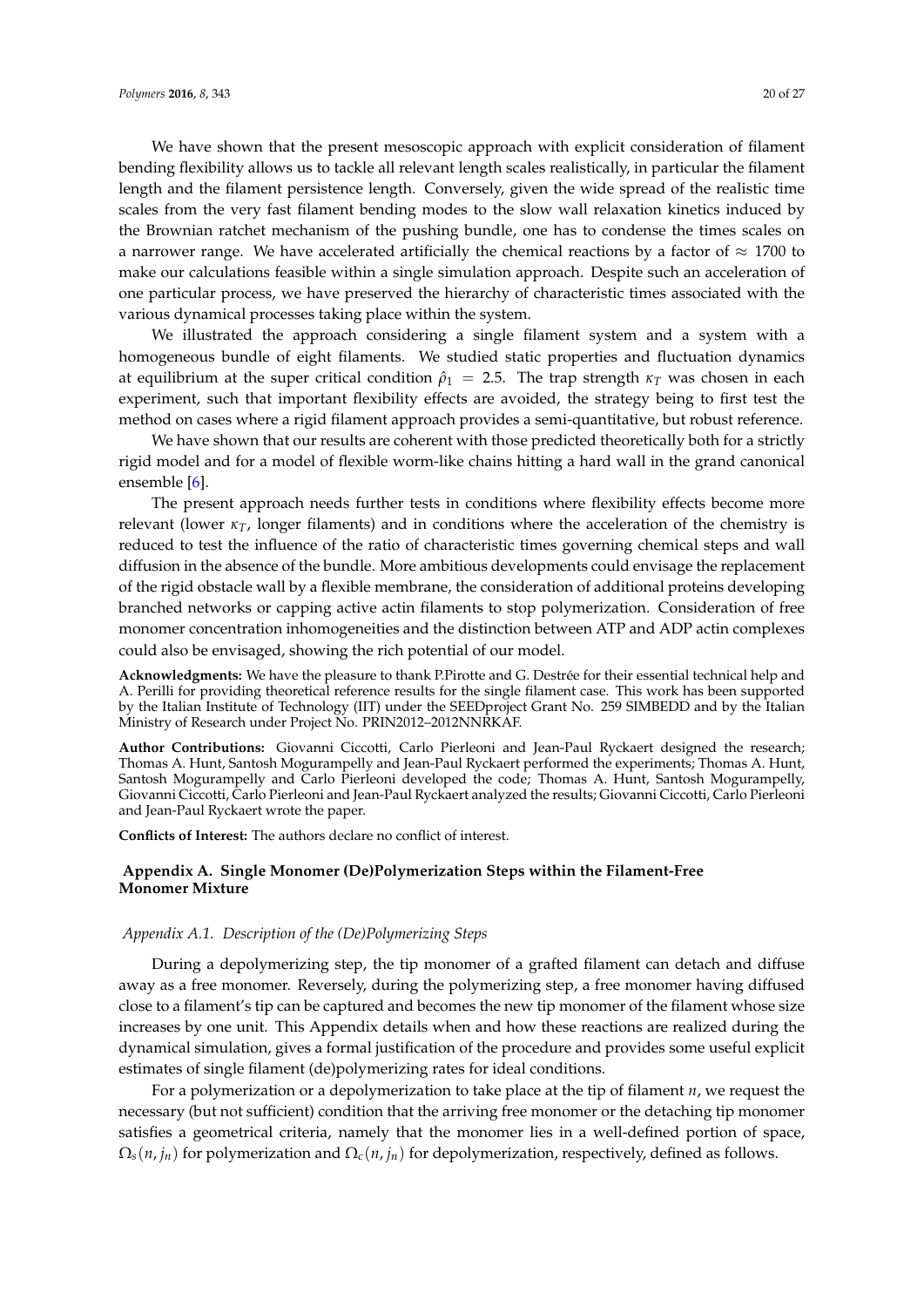•  $\Omega_s(n, j_n)$  is a spherical layer centered at the location of the tip monomer  $(n, j_n)$  with volume:

$$
V_s = \frac{4\pi}{3} (R_{\text{max}}^3 - R_{\text{min}}^3)
$$
 (A1)

having interior and exterior radii  $R_{\text{min}} = 0.8909d$  and  $R_{\text{max}} = 2d$ , respectively (These bounds were kept unchanged with respect to [17], where they were motivated by the presence of EV interactions modeled as shifted Lennard–Jones potentials. In the present case where EV are not included, these parameters are merely an arbitrary choice for defining the tip's volume of capture for diffusing free monomers). Any free monomer located within  $\Omega_s(n, i_n)$  at time *t* is defined as a reactive free monomer with respect to filament *n* at time *t*. Note that several distinct free monomers can be reactive with the same filament's tip and that a single free monomer can be reactive with respect to the tips of several filaments.

•  $\Omega_c(n, j_n)$  is centered on the point where, for a given microscopic configuration of the  $j_n - 1$ first monomers, both the vibrational part of the bonding potential and the bending vibrational potential energies involving the tip monomer (*n*, *jn*) are zero. This point is located at a distance  $r = d$  from monomer  $(n, j_n - 1)$  and is collinear with the bond axis *u* connecting monomers  $(n, j_n - 2)$  and  $(n, j_n - 1)$ . The portion of space  $\Omega_c(n, j_n)$  is delimited in space by a spherical shell centered on monomer  $(n, j_n - 1)$  with extreme radii  $r_{\min}$  and  $r_{\max}$  and by a cone with apex at the same monomer  $(n, j_n - 1)$  location, with symmetry axis *u* and with an angle opening *θ*max, where all of these *r* and *θ* extreme values correspond to the distances or angles for which the purely intramolecular vibrational term in Equation (5) or in Equation (6) is equal to  $3k_BT$ . This portion of space has a volume of:

$$
V_c = \frac{2\pi}{3} (1 - \cos \theta_{\text{max}}) (r_{\text{max}}^3 - r_{\text{min}}^3).
$$
 (A2)

A tip monomer  $(n, j_n)$  will be defined as reactive at time *t* if it lies within  $\Omega_c(n, j_n)$ , which will be the case most of the time along equilibrium trajectories.

We request that the reactive steps satisfy the micro-reversibility condition at equilibrium:

$$
\pi(I)P(I \to I) = \pi(I)P(I \to J)
$$
\n(A3)

where *J* and *I* are the two microscopic states separated by the reversible single step (de)polymerization reaction,  $\pi(J) \propto e^{-\beta u(J)}$  is the equilibrium Boltzmann weight of state *J* and  $P(J \to I)$  represents the conditional probability to go from state *J* to state *I*. As in the usual Metropolis method, the conditional probability is split into the product of two probabilities  $P(J \to I) = T(J \to I)A(J \to I)$ , an a priori sampling probability  $T(J \to I)$  and an acceptance probability  $A(J \to I)$ . The two distinct states are more precisely defined by the following two processes:

- The polymerization step: Consider the filament *n* with  $j_n$  monomers in a given microscopic configuration and a free monomer located at some specific position  $\mathbf{r}_s \in \Omega_s(n, j_n)$ , and consider the process of sampling new coordinates for this free monomer  $\mathbf{r}_c \in \Omega_c(n, j_n + 1)$  and adding the necessary intramolecular interactions in order to make this monomer the new tip of an extended filament of size  $j_n + 1$ . We denote *J* the initial microscopic state and *I* the final state, which are illustrated respectively in Figures A1 and A2;
- The depolymerization step: Consider the same filament *n* with  $j_n + 1$  monomer in the same microscopic configuration (state *I*), and consider the process of moving the tip monomer at its original position prior to the polymerization step  $\mathbf{r}_s \in \Omega_s(n, j_n)$  and removing the intrafilament interactions involving monomer  $j_n + 1$ . The microscopic state has changed from *I* into *J* in this case.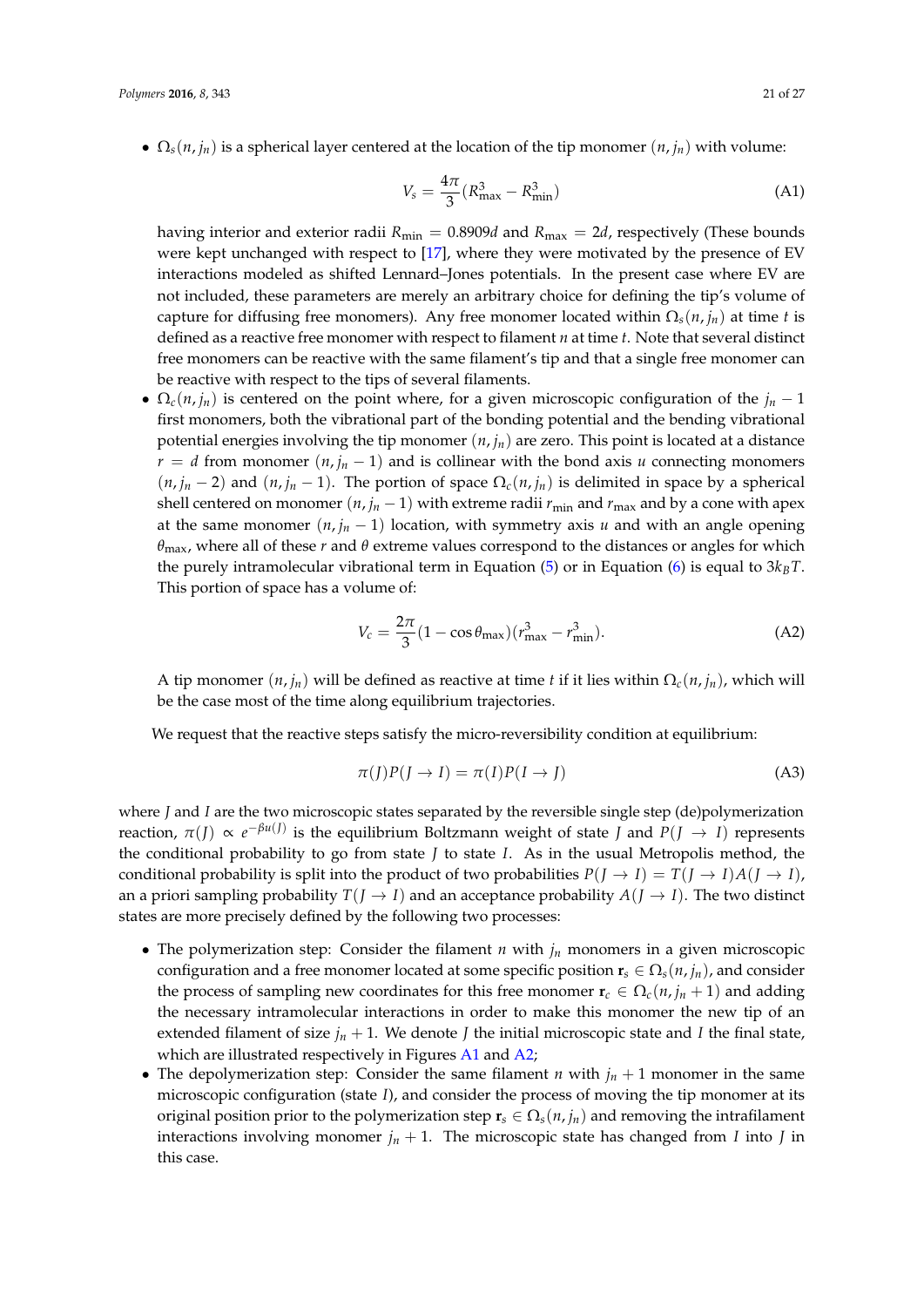

**Figure A1.** State *J*: The depolymerized state for filament *n* with size  $j_n$  where the reacting monomer of index *k* shown in blue is free, but is necessarily located within the spherical layer  $\Omega_{\rm s}(n, j_n)$  limited by spheres of radii  $R_{\rm min}$  and  $R_{\rm max}$  centered on monomer  $(n, j_n)$  shown with dashed-blue lines (see Equations (A1) and the related text for details). The dashed sphere represents the position of the reacting monomer after a possible polymerization ending with configuration in state *I* (see Figure A2). Green filled circles represent other free monomers in the environment, while connected full circles represent the grafted filament end monomers in the depolymerized case. Reproduced from J. Chem. Phys. 136, 114901 (2012) [17]; http://dx.doi.org/10.1063/1.3694672, with the permission of AIP Publishing.



**Figure A2.** State *I*: The polymerized state for filament *n* with size  $(j<sub>n</sub> + 1)$  where the reacting monomer with intrinsic index *k* shown in dark blue is the tip of the filament and is, necessarily, located in a low intramolecular energy portion of space  $\Omega_c(n, j_n + 1)$  resulting from the intersection of a conic volume (shown in green) of angle *θ*max and a spherical layer (shown in red) limited by spheres of radii  $r_{\text{min}}$  and  $r_{\text{max}}$  (see Equation (A2) and the related text for details). The dashed sphere represents the position of the reacting monomer after of a possible depolymerization ending with configuration in state *J* (see Figure A1). Reproduced from J. Chem. Phys. 136, 114901 (2012) [17]; http://dx.doi.org/10.1063/1.3694672, with the permission of AIP Publishing.

Given the reactive state *J* (*I*), the a priori probability of state *I* (*J*) is the product of the probability to attempt the reaction and the probability to generate the new position in the final state. We have defined the attempt rates *ν*<sub>pol</sub> and *ν*<sub>dep</sub> as:

$$
\nu_{\text{pol}} = \nu \frac{V_c}{V_s + V_c} \tag{A4}
$$

$$
\nu_{\rm dep} = \nu \frac{V_s}{V_s + V_c} \exp\left(-\beta \epsilon_0\right) \tag{A5}
$$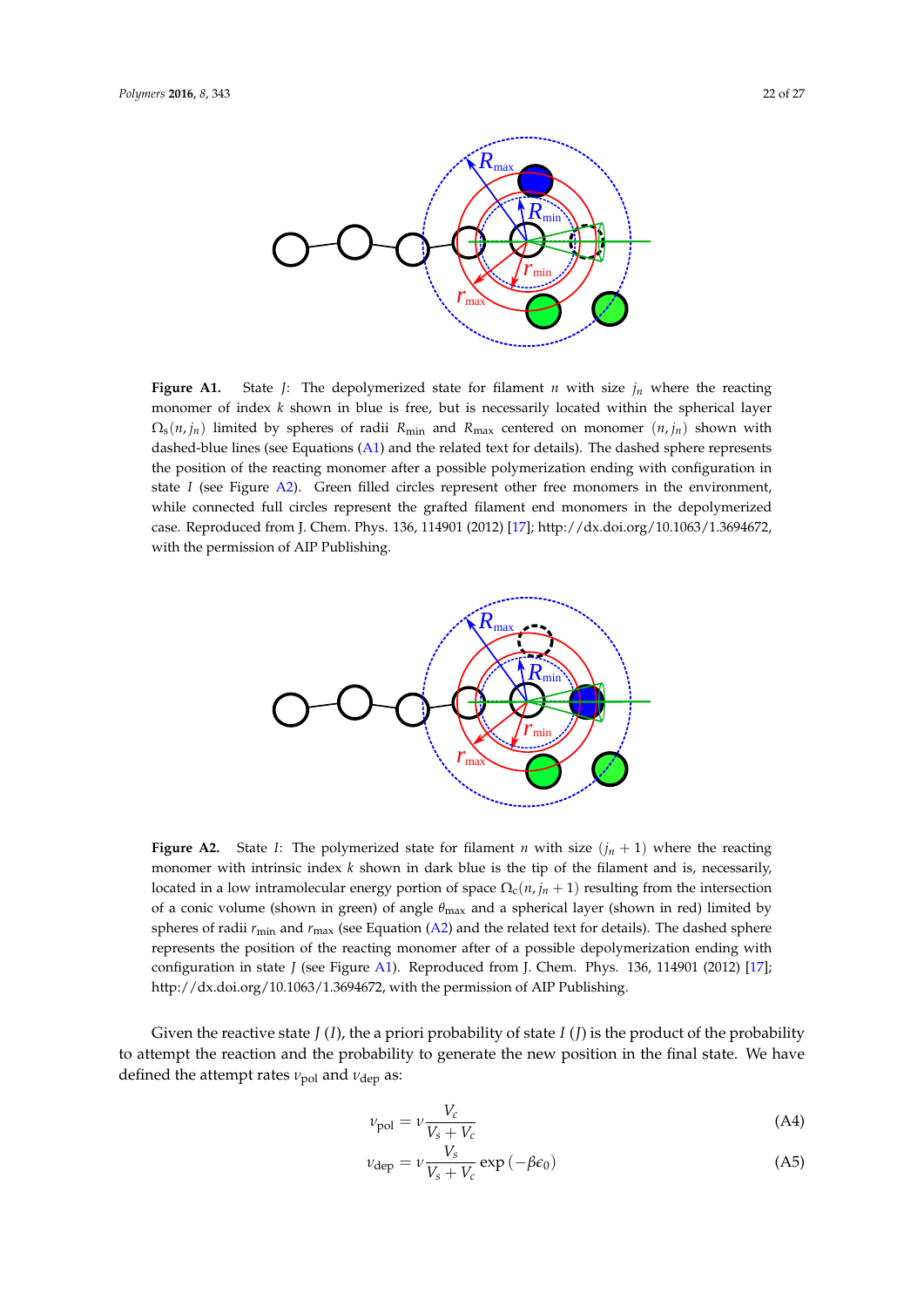where each rate is proportional to the volume of the region where the new coordinates will be located and  $\nu$  is a rescaling free parameter with the dimension of inverse time (related to an adjustable energy barrier of the (de)polymerization reaction). In Equation  $(A5)$ ,  $\epsilon_0$  is the bonding energy term of Equation (5), which acts as a penalty for the depolymerization rate (it is related to the difference between the two energy minima at the two sides of the barrier).

For each microscopic configuration of the system generated during the dynamics at discrete time  $t<sub>l</sub> = l h$ , all reactive states are systematically detected. We assume that the times at which the possible reactions occur are independent of each other and distributed according to a Poisson law  $P_\alpha(t) = v_\alpha e^{-v_\alpha t}$  ( $\alpha = pol$ , *dep*). The probability to attempt a reaction during the next time step *h* is the cumulative function of  $P_\alpha(t)$ , namely  $F_\alpha(h) = (1 - e^{-v_\alpha h})$ . To decide whether to attempt a given reaction, we extract a uniformly-distributed random number and compare it with *Fα*(*h*) of that specific reaction. Given the values of *h* and of the rates  $\nu_\alpha$ , in practice,  $F_\alpha(h) \approx h\nu_\alpha \ll 1$ , so that in the majority of cases, no reaction is attempted for all reactive monomers, and the dynamical integration algorithm is applied once more to the unaffected microscopic configuration. From time to time, one event is selected, and that unique reaction is attempted by sampling the new location of the reacting monomer uniformly within the target relevant reacting portion of space, defined by the nature of the transition. Therefore, the a priori conditional probabilities are:

$$
T_{pol}(J \to I) = h\nu_{pol} \frac{1}{V_c} = \frac{h\nu}{V_s + V_c}
$$
\n(A6)

$$
T_{\rm dep}(I \to J) = h\nu_{\rm dep} \frac{1}{V_s} = \frac{h\nu}{V_s + V_c} e^{-\beta \epsilon_0}
$$
 (A7)

As in the usual Metropolis algorithm, the detailed balance condition Equation (A3) is satisfied by [27]:

$$
A_{\text{pol}}(J \to I) = \text{Min}\left[1; \frac{\pi(I)T_{\text{dep}}(I \to J)}{\pi(J)T_{\text{pol}}(J \to I)}\right] = \text{Min}\left[1; \exp\{-\beta[u(I) + \epsilon_0 - u(J)]\}\right]
$$
(A8)

$$
A_{\text{dep}}(I \to J) = \text{Min}\left[1; \frac{\pi(J)T_{\text{pol}}(\to I)}{\pi(I)T_{\text{dep}}(I \to J)}\right] = \text{Min}\left[1; \exp\{-\beta[u(J) - u(I) - \epsilon_0]\}\right]
$$
(A9)

which is the usual condition on the energy difference except for the term  $\epsilon_0$ . Note that it appears in both equations with the same sign as  $u(I)$ . The state *I* differs from *J* because it has one more bond with associated bonding energy Equation (5), where a  $-\epsilon_0$  term cancels the analogous term in both Equations (A8) and (A9) and associated bending energy Equation (6). Moreover, the values of non-bonding interactions (interaction with the wall and excluded volume interactions when present) involving the displaced monomer are different between the two states. Note that a different, but equally correct algorithm could avoid the penalty term exp(−*βǫ*0) in the depolymerization attempt rate and let it in the final acceptance probability. In this case, however, depolymerization events would be sampled much more frequently, but also rejected more frequently with a loss of efficiency of the procedure.

During a chemical step, we do not advance the time of the dynamics, no matter if the reaction is accepted or rejected. Therefore, we treat reactions as instantaneous processes occurring always at the beginning of the generic time step. This is a possible way of coupling normal dynamics with MC steps. A possible justification is that during a chemical event, at most one particle is displaced while the others are still.

## *Appendix A.2. Prediction of Macroscopic Rates for the Ideal System*

It is instructive to consider the ideal mixture treatment of the (filaments + free monomers) reactive system with the aim to provide computable expressions for the rates  $U_m$  and  $W_m$  introduced in Section 4.2.1. For the sake of simplicity in the notation, we limit our derivation to the single filament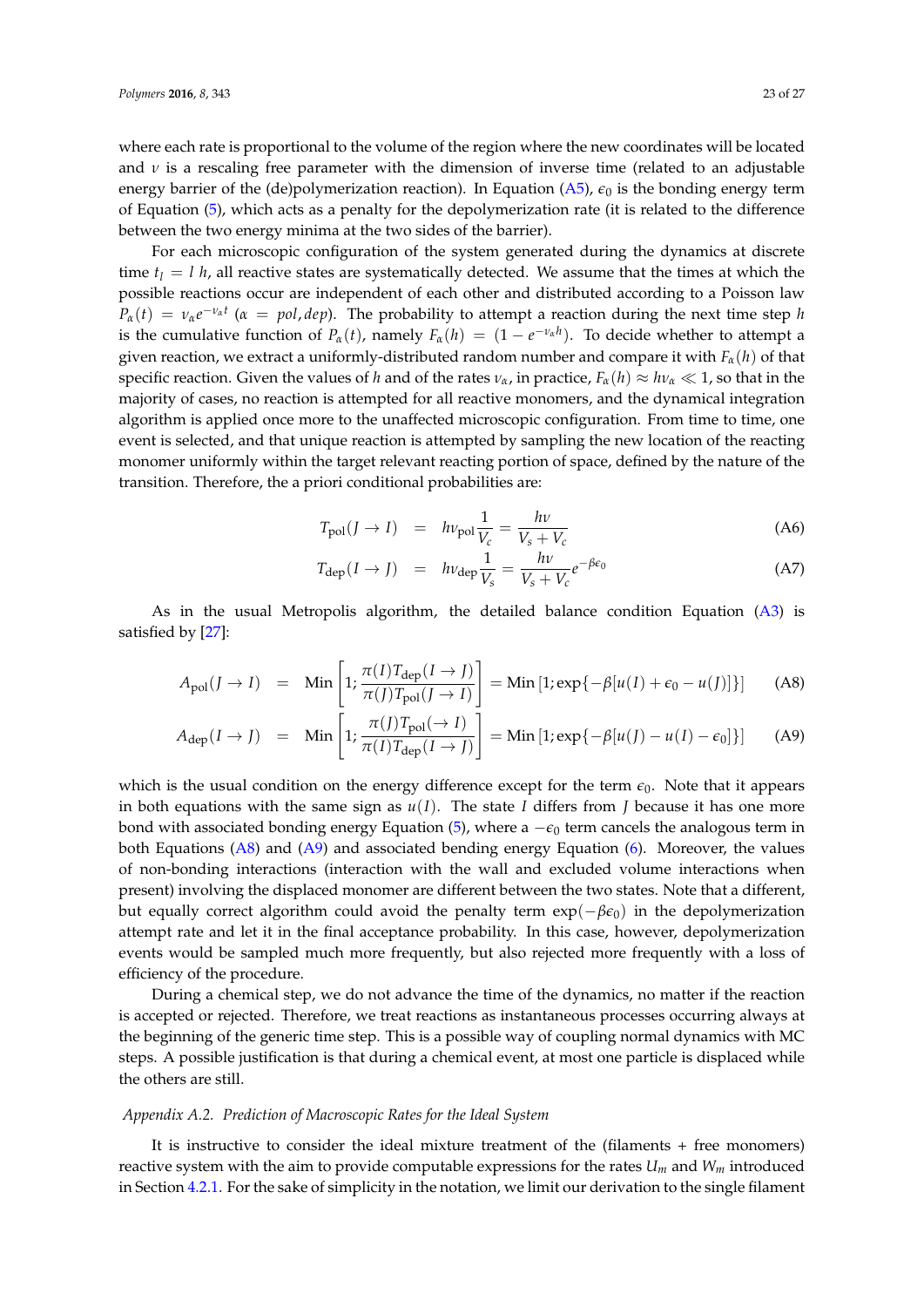case; the extension to the multi-filament system is straightforward for non-interacting filaments. Let us consider the filament in state *J* with *j* monomers corresponding to  $m = j - z$  (here,  $h_n = 0$ ) that polymerize to the state *I* with  $j + 1$  monomers, hence to  $m + 1$  (moving its tip closer to the wall). Because the filaments are rather rigid and the obstacle is a plane, these processes take place most probably in a specific slab parallel to the wall. The rate at which such a process progresses can be written as the product of three different terms: (1) the number of free monomers available for the reaction  $N_r(m)$ ; (2) the rate of the single polymerization event  $v_{\text{pol}}$  given in Equation (A4); (3) a global acceptance for the proposed processes  $A_p(m)$  defined below. The number of reactive monomers  $N_r(m)$  in the slab of index *m* is the integral over  $\Omega_s(m)$  of the free monomer density profile  $\tilde{\rho}_1(\mathbf{r})$ . Near the wall ( $m \ge -2$ ), the density profile is modified by the repulsive interaction with the wall, and for an ideal system (no particle correlations), it takes the form  $\tilde{\rho}_1(\mathbf{r}) = \rho_1 \exp[-\beta U^w(\mathbf{r})]$  where  $U^w$  is given in Equation (8). Therefore, we can write:

$$
U_m = U_m^{\text{att}} A_p(m) \tag{A10}
$$

$$
U_m^{\text{att}} = N_r(m)v_{\text{pol}} = \frac{V_c}{V_c + V_s} \nu \int_{\Omega_s(m)} d\mathbf{r} \, \tilde{\rho}_1(\mathbf{r})
$$
(A11)

$$
A_p(m) = \frac{\int_{\Omega_s(m)} d\mathbf{r}_J \, \widetilde{\rho}_1(\mathbf{r}_J) \, \int_{\Omega_c(m+1)} d\mathbf{r}_I \, \text{Min}\left[1, e^{-\beta \left[\epsilon_{\text{vib}}(\mathbf{r}_I) + U^w(\mathbf{r}_I) - U^w(\mathbf{r}_J)\right]}\right]}{V_c \, \int_{\Omega_s(m)} d\mathbf{r} \, \widetilde{\rho}_1(\mathbf{r})}
$$
(A12)

where  $\mathbf{r}_I$  and  $\mathbf{r}_I$  represent the position of the reactive monomer in states *J* and *I*, respectively, and  $\epsilon_{\text{vib}}(\mathbf{r}_I)$  represents the vibrational contribution to the energy from the additional bond in state *I*.

A similar expression can be cast for the depolymerization rate *Wm*, where configurations in state *I* with *j* monomers, corresponding to *m* = *j* − *z*, go to state *J* with *j* − 1 monomers, corresponding to *m* − 1. In this case, however, the number of reactive monomers must be replaced by the number of reactive tips *Nt*(*m*), i.e., the fraction of tip states with large enough statistical weight according to our definition above:

$$
N_t(m) = \frac{\int_{\Omega_c(m)} d\mathbf{r}_I \, \exp[-\beta(\epsilon_{\rm vib}(\mathbf{r}_I) + U^w(\mathbf{r}_I))]}{\int_V d\mathbf{r}_I \, \exp[-\beta(\epsilon_{\rm vib}(\mathbf{r}_I) + U^w(\mathbf{r}_I))]}
$$
(A13)

where *V* is the volume of the entire system, and the wall interaction term ensures that tip positions are confined in the correct region of space. In analogy with the polymerization process above, we can write:

$$
W_m = W_m^{\text{att}} A_d(m) \tag{A14}
$$

$$
W_m^{\text{att}} = N_t(m)\nu_{\text{dep}} = \nu \frac{V_s}{V_s + V_c} e^{-\beta \epsilon_0} N_t(m)
$$
\n(A15)

$$
A_d(m) = \frac{1}{V_s} \frac{\int_{\Omega_c(m)} d\mathbf{r}_I \, e^{-\beta(\epsilon_{\rm vib}(\mathbf{r}_I) + U^w(\mathbf{r}_I))} \int_{\Omega_s(m-1)} d\mathbf{r}_I \, \text{Min}\left[1; e^{-\beta[U^w(\mathbf{r}_I) - U^w(\mathbf{r}_I) - \epsilon_{\rm vib}(\mathbf{r}_I)]}\right]}{\int_{\Omega_c(m)} d\mathbf{r}_I \, e^{-\beta(\epsilon_{\rm vib}(\mathbf{r}_I) + U^w(\mathbf{r}_I))}}
$$
(A16)

Those expressions becomes particularly illuminating when *m* ≤ −3, i.e., far from the confining wall, and the wall potential vanishes. In that case, both *Um* and *Wm* become independent of *m* and equal to their corresponding bulk values  $U_0$  and  $W_0$ , respectively. Far from the wall, the free monomer density profiles become constant and equal to  $\rho_1$  and  $N_r(m) = V_s \rho_1$ . The integral over  $\mathbf{r}_j$  in the numerator of Equation (A12) cancels the one in the denominator. Moreover, the Min $[\dots]$  operator in Equation (A12) always selects the exponential since the vibrational energy, the only surviving term, is always positive. As for the depolymerization rate,  $N_t(m)$  still presents the ratio of two integrals,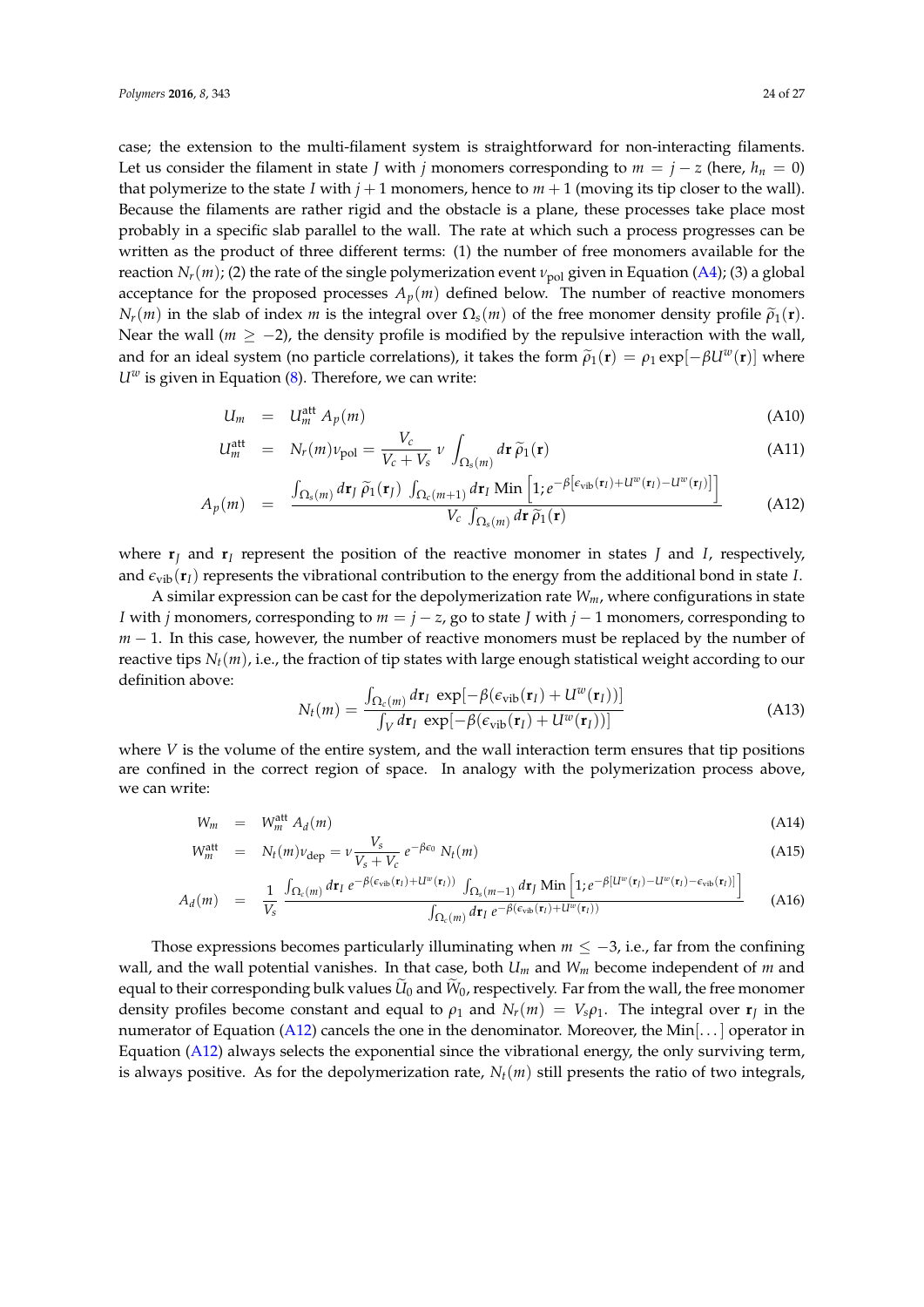while the expression of  $A_d(m)$  Equation (A16) becomes trivial since now Min $[\dots] = 1$ , again, because of the sign of the vibrational energy. We have:

$$
\widetilde{U}_0 = \rho_1 \nu \frac{V_s}{V_s + V_c} \int_{\Omega_c} d\mathbf{r} \exp\left(-\beta \epsilon_{\text{vib}}(I)\right) \tag{A17}
$$

$$
\widetilde{W}_0 = \nu \frac{V_s}{V_s + V_c} e^{-\beta \epsilon_0} \frac{\int_{\Omega_c} d\mathbf{r} \exp\left(-\beta \epsilon_{\text{vib}}(I)\right)}{\int_V d\mathbf{r} \exp\left(-\beta \epsilon_{\text{vib}}(I)\right)}
$$
(A18)

$$
\frac{\widetilde{U}_0}{\widetilde{W}_0} = \rho_1 \, e^{\beta \varepsilon_0} \int_V d\mathbf{r} \, e^{-\beta \varepsilon_{\text{vib}}(I)} = \rho_1 K_0 = \hat{\rho}_1 \tag{A19}
$$

where the identity  $K_0 = e^{\beta \epsilon_0} \int_V d\mathbf{r} \exp(-\beta \epsilon_{\text{vib}}(I))$ , following from the definition of  $K_0$  in Equation (9), was derived in Equation (27) of [17]. We note that  $V_s \gg V_c$ , and the two integrals in Equation (A18) are roughly equal, since Ω*<sup>c</sup>* is the portion of space contributing most to the integral in the denominator for the added bond; we can estimate the bulk (de)polymerization rates as:

$$
\widetilde{U}_0 \approx \nu \rho_1 K_0 \exp(-\beta \epsilon_0) \tag{A20}
$$

$$
\widetilde{W}_0 \approx \nu \exp(-\beta \epsilon_0) \tag{A21}
$$

We have computed numerically  $U_m^{\text{att}}$ ,  $W_m^{\text{att}}$  and  $U_m$ ,  $W_m$  using Equations (A11), (A15), (A10) and (A14) during our calculations, averaging also over the specific position of the reactive tip in state *J* at fixed *m* and over the wall fluctuations in our optical trap experiment. Results for the single filament system are shown in Figure A3 for both the attempt rates and the effective rates (already shown in Figure 5). We observe as  $U_m^{\text{att}}$  is roughly constant and equal to 1.2 far from the wall ( $m \leq -3$ ), a value in agreement with  $V_sV_c/(V_s+V_c)\rho_1\nu$  as indicated by Equation (A17). Closer to the wall,  $U_m^{\text{att}}$  decreases roughly linearly between  $m = -2$  and  $m = 0$ , where it reaches a new constant value around 0.75. This decrease is therefore the combined effect of reducing the available volume of the spherical shell of the tip when approaching the wall and also of reducing the free monomer density because of the repulsion with the wall. As better seen in Figure 5, the final polymerization rate for  $m \geq 0$  vanishes because no more polymerizations are accepted. Conversely,  $W_m$  and  $W^{\text{att}}_m$  are always very close to each other.



**Figure A3.** Relative size polymerization and depolymerization rates for the  $N_f = 1$  case at  $\hat{\rho}_1 = 2.5$ . The comparison between the attempt rates  $U_m^{\text{att}}$  (blue triangles) and  $W_m^{\text{att}}$  (gray squares) and the effective rates  $U_m$  (red circles) and  $W_m$  (superimposed to  $W_m^{\text{att}}$ ).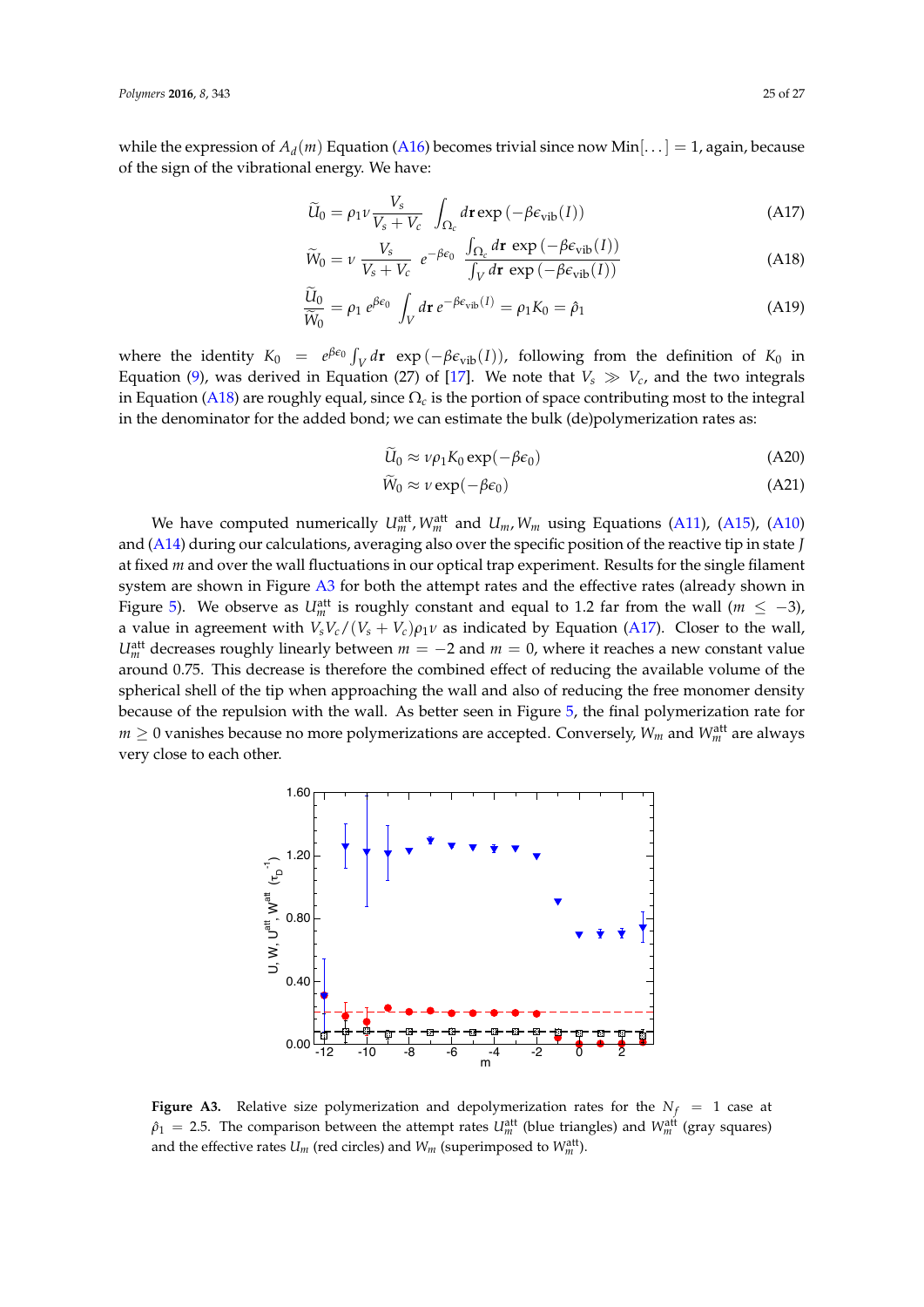## **Appendix B. Modeling Constant Free Monomers' Chemical Potential**

We apply the general MC sampling algorithm [24] to the system confined by two walls with fluctuating distance *L* between them and subject to a reservoir of free monomers at chemical potential  $\beta\mu_1^*=-3.6654+\ln\hat\rho_1$  where the first term is the value of the critical chemical potential for our model (see Equation (23)).

Similarly to the implementation of the chemical reactions, we assign a fixed rate of particle exchange with the reservoir  $\nu_{\text{GC}}$  (this is the free parameter of our calculation). Along the main dynamical trajectory, the probability to have a particle exchange within the next time step is  $h\nu_{\text{GC}}$ ; hence, prior to each integration step, we compare a random number  $r_1$ , uniformly distributed in [0; 1], with such a probability. If  $r_1 \leq h v_{\text{GC}}$ , a particle exchange is attempted. In this case, we decide randomly whether the exchange move is an insertion or a deletion of a free monomer. At any selected absolute time *t* where such moves are attempted, the system has  $N_1(t)$  free monomers and an instantaneous volume  $V(t) = A L(t)$ .

If the addition of one monomer is selected, a random position is sampled homogeneously in *V*. Optionally (this is what we followed in our applications), we refuse a priori the addition if the new particle turns out to be immediately reactive, that is if it falls in any reactive portion of space  $\Omega_s(n, j_n)$ of a filament tip (see Appendix  $B$ ). The new particle, if the optionally test is negative, is accepted and then inserted at the attempted location with a probability:

$$
A_{\rm GC}(N_1 \longrightarrow N_1 + 1) = \text{Min}\left[1, \frac{V/d^3}{N_1 + 1} e^{\beta[\mu_1^* - \epsilon_{\rm add}^{\rm ev} - \epsilon_{\rm add}^{\rm w}]\right]
$$
(B1)

where  $\epsilon_{\rm add}^{\rm ev}$  and  $\epsilon_{\rm add}^w$  are, respectively, the EV interaction (with all other monomers in the general case) and the wall energy of the extra free monomer at the attempted location.

If the deletion of one free monomer is selected, one existing free monomer among the  $N_1(t)$ ones is selected at random. Optionally, if reactive monomers are not allowed for exchanges with the bath, the removal step is a priori refused if the selected monomer is reactive. Then, if the optionally test is negative, the removal of the selected particle from the set of free monomers is accepted with probability:

$$
A_{\rm GC}(N_1 \longrightarrow N_1 - 1) = \text{Min}\left[1, \frac{N_1}{V/d^3} \exp{-\beta[\mu_1^* + \epsilon_{\rm rem}^{\rm ev} + \epsilon_{\rm rem}^w]}\right]
$$
(B2)

where  $\epsilon_{\text{rem}}^{\text{ev}}$  and  $\epsilon_{\text{rem}}^w$  are, respectively, the EV interaction (with all other monomers) and the wall energy of the selected free monomer.

If the attempted change in *N*<sup>1</sup> is rejected, the dynamics proceeds as it would have done for a normal time step. In case of the acceptance of the exchange move, the number of free monomers is altered, and the usual algorithm is applied to the new set of  $N_1 + 1$  or  $N_1 - 1$  free monomers. As for the chemical reactions, these exchange processes are considered to be instantaneous and occurring at the beginning of the time step.

## **References**

- 1. Peskin, C.S.; Odell, G.M.; Oster, G.F. Cellular motions and thermal fluctuations: The Brownian ratchet. *Biophys. J.* **1993**, *65*, 316–324.
- 2. Van Doorn, G.S.; Tănase, C.; Mulder, B.M.; Dogterom, M. On the stall force for growing microtubules. *Eur. Biophys. J.* **2000**, *29*, 2–6.
- 3. Mogilner, A.; Oster, G. The polymerization ratchet model explains the force-velocity relation for growing microtubules. *Eur. Biophys. J.* **1999**, *28*, 235–242.
- 4. Démoulin, D.; Carlier, M.-F.; Bibette, J.; Baudry, J. Power transduction of actin filaments ratcheting in vitro against a load. *Proc. Natl. Acad. Sci. USA* **2014**, *111*, 17845–17850.